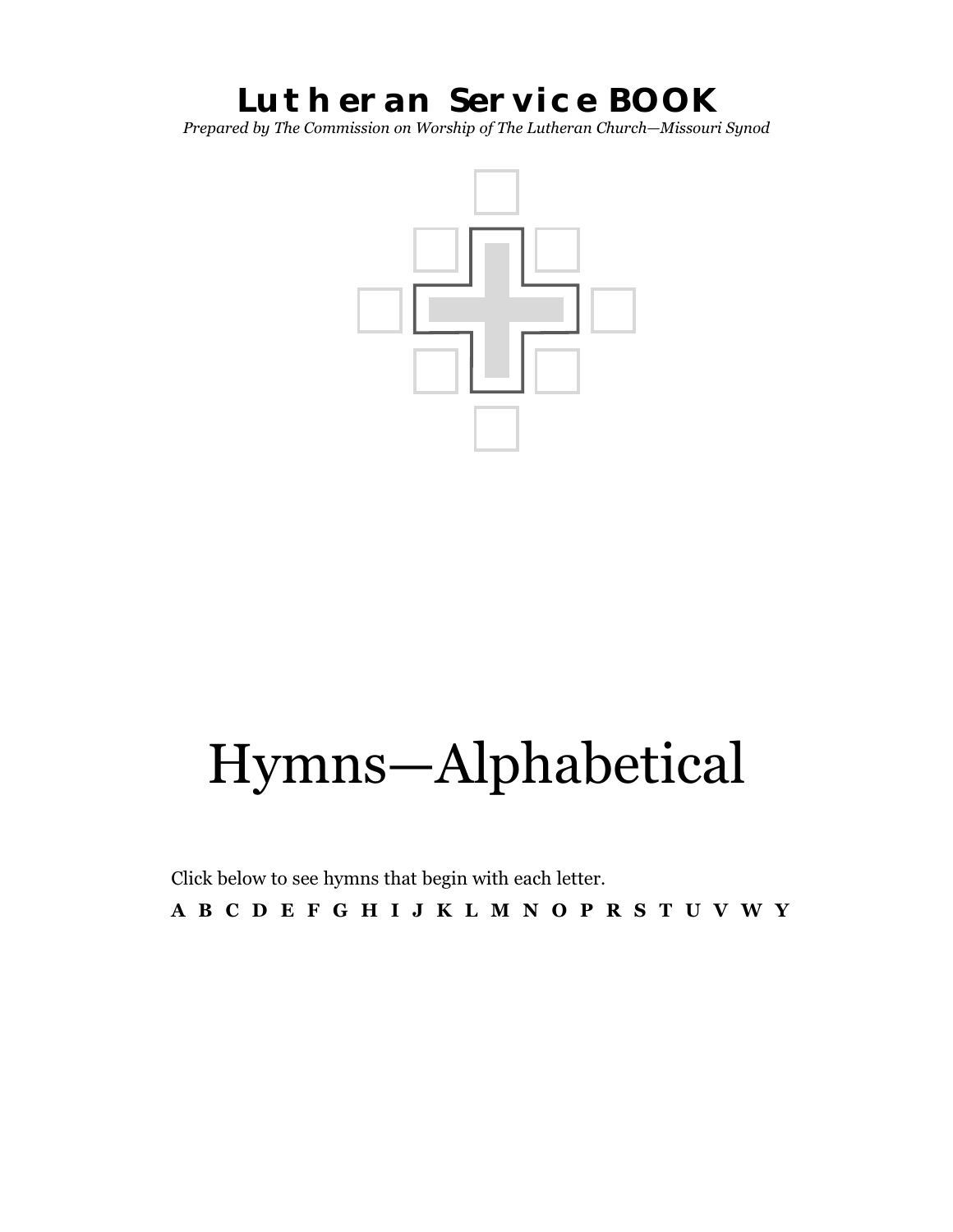<span id="page-1-0"></span>

#### **A**

| Number | Name                                         |
|--------|----------------------------------------------|
| 383    | A Great and Mighty Wonder                    |
| 493    | A Hymn of Glory Let Us Sing                  |
| 438    | A Lamb Goes Uncomplaining Forth              |
| 656    | A Mighty Fortress Is Our God                 |
| 657    | A Mighty Fortress Is Our God                 |
| 510    | A Multitude Comes from the East and the West |
| 878    | Abide with Me                                |
| 919    | Abide, O Dearest Jesus                       |
| 899    | Across the Sky the Shades of Night           |
| 962    | Agnus Dei-I                                  |
| 963    | Agnus Dei-II                                 |
| 799    | Alabaré - I                                  |
| 800    | Alabaré - II                                 |
| 437    | Alas! And Did My Savior Bleed                |
| 596    | All Christians Who Have Been Baptized        |
| 732    | All Depends on Our Possessing                |
| 753    | All for Christ I Have Forsaken               |
| 948    | All Glory Be to God Alone                    |
| 947    | All Glory Be to God on High                  |
| 442    | All Glory, Laud, and Honor                   |
| 549    | All Hail the Power of Jesus' Name            |
| 562    | All Mankind Fell in Adam's Fall              |
| 360    | All My Heart Again Rejoices                  |
| 791    | All People That on Earth Do Dwell            |
| 815    | All Praise to Thee, for Thou, O King Divine  |
| 883    | All Praise to Thee, My God, This Night       |
| 462    | All the Earth with Joy Is Sounding           |
| 601    | All Who Believe and Are Baptized             |
| 930    | All You Works of God, Bless the Lord         |
| 931    | All You Works of the Lord                    |
| 474    | Alleluia! Jesus Is Risen                     |
| 822    | Alleluia! Let Praises Ring                   |
| 821    | Alleluia! Sing to Jesus                      |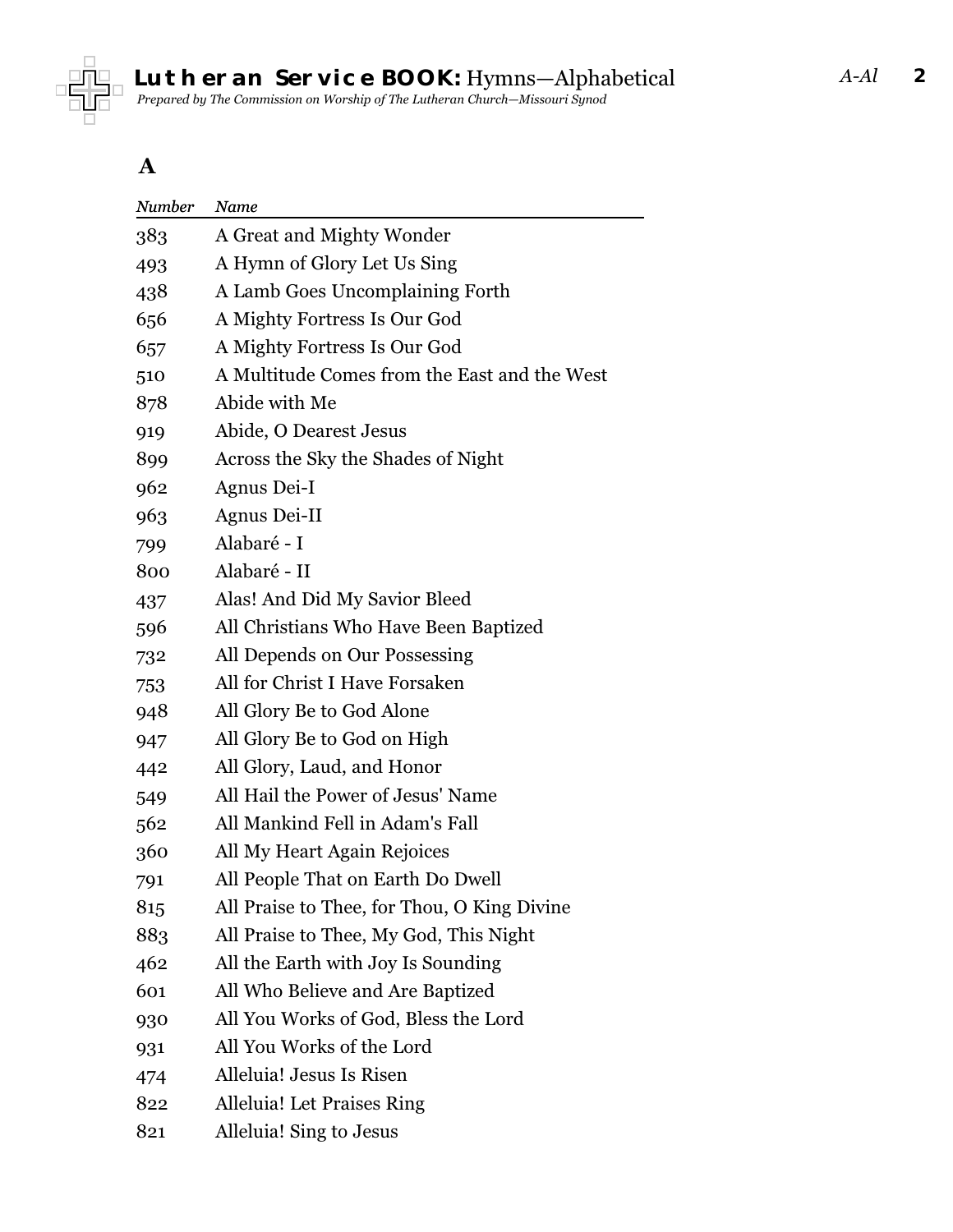<span id="page-2-0"></span>

#### **A** (cont.)

| Number | Name                                         |
|--------|----------------------------------------------|
| 477    | Alleluia, Alleluia! Hearts to Heaven         |
| 417    | Alleluia, Song of Gladness                   |
| 951    | Alleluia-I                                   |
| 952    | Alleluia-II                                  |
| 923    | Almighty Father, Bless the Word              |
| 577    | Almighty God, Your Word Is Cast              |
| 744    | <b>Amazing Grace</b>                         |
| 367    | Angels from the Realms of Glory              |
| 368    | Angels We Have Heard on High                 |
| 396    | Arise and Shine in Splendor                  |
| 354    | Arise, O Christian People                    |
| 612    | As Rebels, Lord, Who Foolishly Have Wandered |
| 614    | "As Surely as I Live," God Said              |
| 397    | As with Gladness Men of Old                  |
| 633    | At the Lamb's High Feast We Sing             |
| 512    | At the Name of Jesus                         |
| 467    | Awake, My Heart, with Gladness               |
| 868    | Awake, My Soul, and with the Sun             |
| 697    | Awake, O Sleeper, Rise from Death            |
| 541    | "Away from Us!" the Demon Cried              |
| 364    | Away in a Manger                             |
| 365    | Away in a Manger                             |
|        |                                              |

## **B**

| Number | Name                               |
|--------|------------------------------------|
| 616    | <b>Baptismal Waters Cover Me</b>   |
| 590    | Baptized into Your Name Most Holy  |
| 775    | Be Present at Our Table, Lord      |
| 752    | Be Still, My Soul                  |
| 771    | Be Still, My Soul, before the Lord |
| 665    | Be Strong in the Lord              |
| 537    | <b>Beautiful Savior</b>            |
| 889    | Before the Ending of the Day       |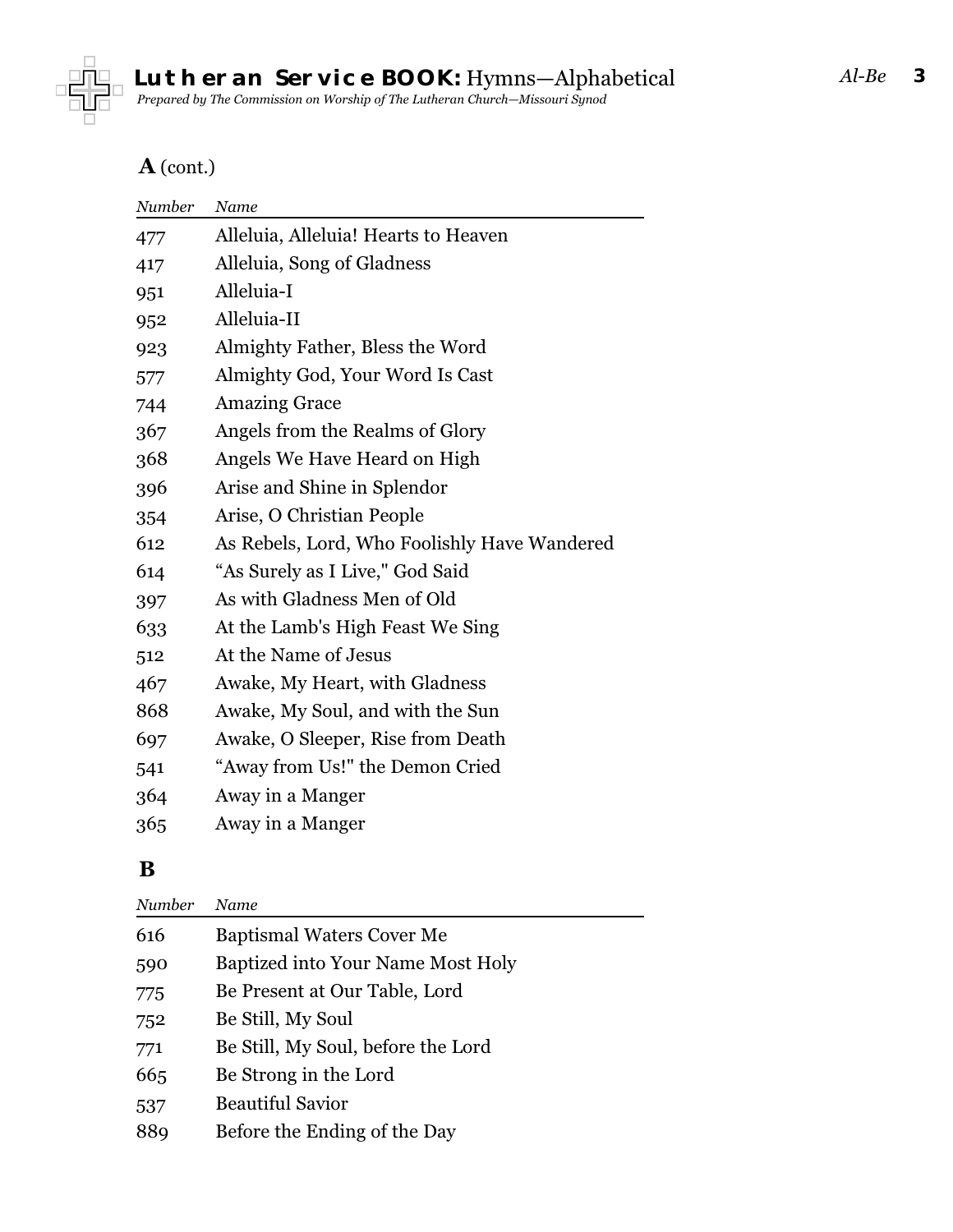<span id="page-3-0"></span>

#### **B** (cont.)

| Number | Name                                           |
|--------|------------------------------------------------|
| 574    | Before the Throne of God Above                 |
| 966    | Before You, Lord, We Bow                       |
| 676    | Behold a Host, Arrayed in White                |
| 904    | Blessed Jesus, at Your Word                    |
| 649    | <b>Blest Be the Tie That Binds</b>             |
| 378    | Break Forth, O Beauteous Heavenly Light        |
| 400    | Brightest and Best of the Stars of the Morning |
| 645    | Built on the Rock                              |
| 517    | By All Your Saints in Warfare                  |
| 518    | By All Your Saints in Warfare                  |
| 566    | By Grace I'm Saved                             |
|        |                                                |

## **C**

| Number | Name                                      |
|--------|-------------------------------------------|
| 611    | Chief of Sinners Though I Be              |
| 725    | Children of the Heavenly Father           |
| 861    | Christ Be My Leader                       |
| 466    | Christ Has Arisen, Alleluia               |
| 840    | Christ High-Ascended, Now in Glory Seated |
| 459    | Christ Is Arisen                          |
| 909    | <b>Christ Is Made the Sure Foundation</b> |
| 912    | <b>Christ Is Our Cornerstone</b>          |
| 479    | Christ Is Risen, Christ Is Living         |
| 509    | <b>Christ Is Surely Coming</b>            |
| 539    | Christ Is the World's Redeemer            |
| 458    | Christ Jesus Lay in Death's Strong Bands  |
| 564    | Christ Sits at God's Right Hand           |
| 829    | Christ the Eternal Lord                   |
| 469    | Christ the Lord Is Risen Today            |
| 463    | Christ the Lord Is Risen Today; Alleluia  |
| 881    | Christ, Mighty Savior                     |
| 847    | Christ, Our Human Likeness Sharing        |
| 420    | Christ, the Life of All the Living        |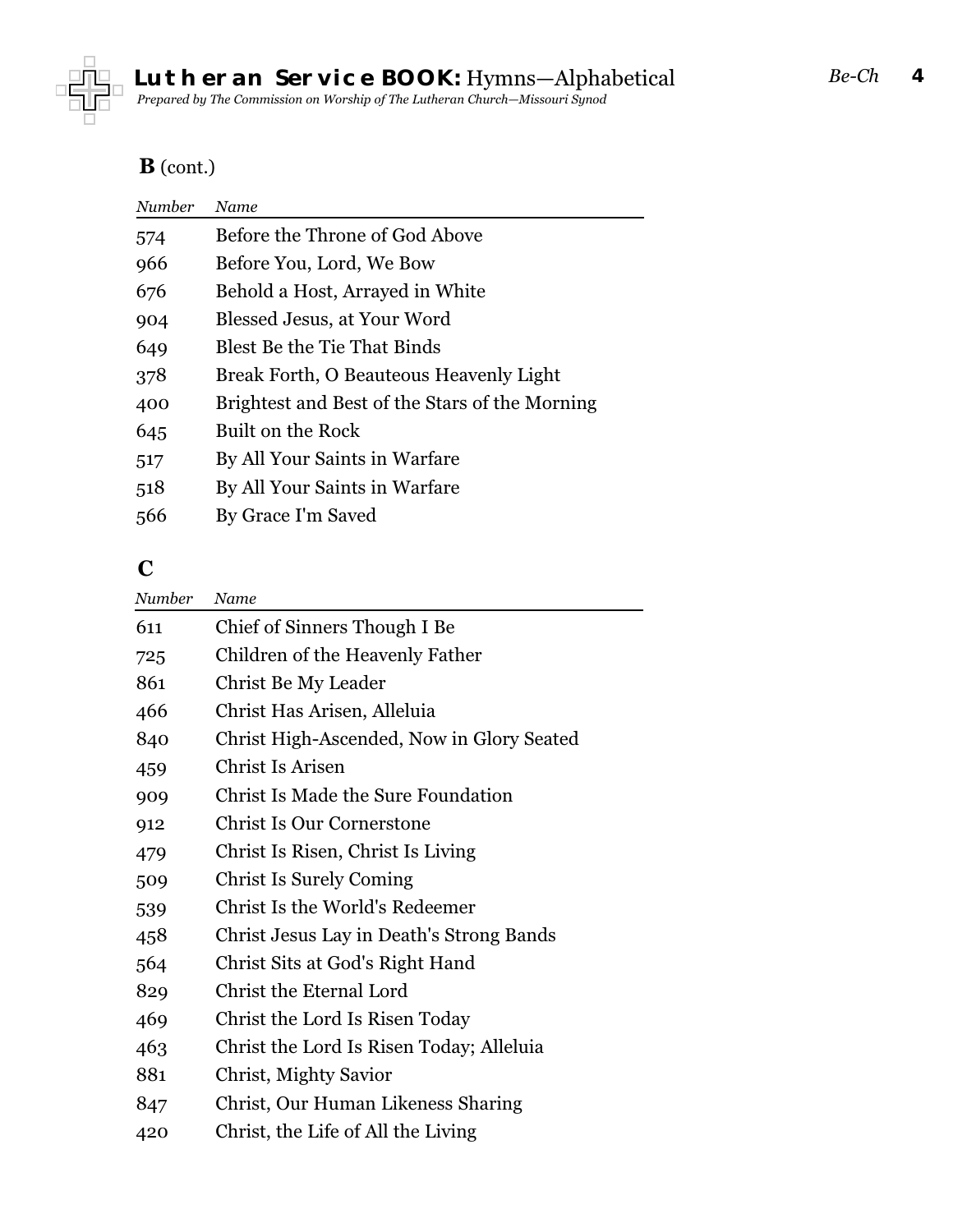

## **C** (cont.)

| Number | Name                                 |
|--------|--------------------------------------|
| 521    | Christ, the Lord of Hosts, Unshaken  |
| 540    | Christ, the Word of God Incarnate    |
| 873    | Christ, Whose Glory Fills the Skies  |
| 460    | Christians, to the Paschal Victim    |
| 646    | Church of God, Elect and Glorious    |
| 501    | Come Down, O Love Divine             |
| 435    | Come to Calvary's Holy Mountain      |
| 684    | Come unto Me, Ye Weary               |
| 688    | "Come, Follow Me," the Savior Spake  |
| 498    | Come, Holy Ghost, Creator Blest      |
| 499    | Come, Holy Ghost, Creator Blest      |
| 497    | Come, Holy Ghost, God and Lord       |
| 408    | Come, Join in Cana's Feast           |
| 626    | Come, Let Us Eat                     |
| 812    | Come, Let Us Join Our Cheerful Songs |
| 776    | Come, Lord Jesus, Be Our Guest       |
| 779    | Come, My Soul, with Every Care       |
| 905    | Come, Thou Almighty King             |
| 872    | Come, Thou Bright and Morning Star   |
| 686    | Come, Thou Fount of Every Blessing   |
| 338    | Come, Thou Long-Expected Jesus       |
| 350    | Come, Thou Precious Ransom, Come     |
| 669    | Come, We That Love the Lord          |
| 892    | Come, Ye Thankful People, Come       |
| 487    | Come, You Faithful, Raise the Strain |
| 375    | Come, Your Hearts and Voices Raising |
| 347    | Comfort, Comfort Ye My People        |
| 736    | <b>Consider How the Birds Above</b>  |
| 956    | Create in Me                         |
| 351    | Creator of the Stars of Night        |
| 500    | Creator Spirit, by Whose Aid         |
| 428    | Cross of Jesus, Cross of Sorrow      |
| 525    | Crown Him with Many Crowns           |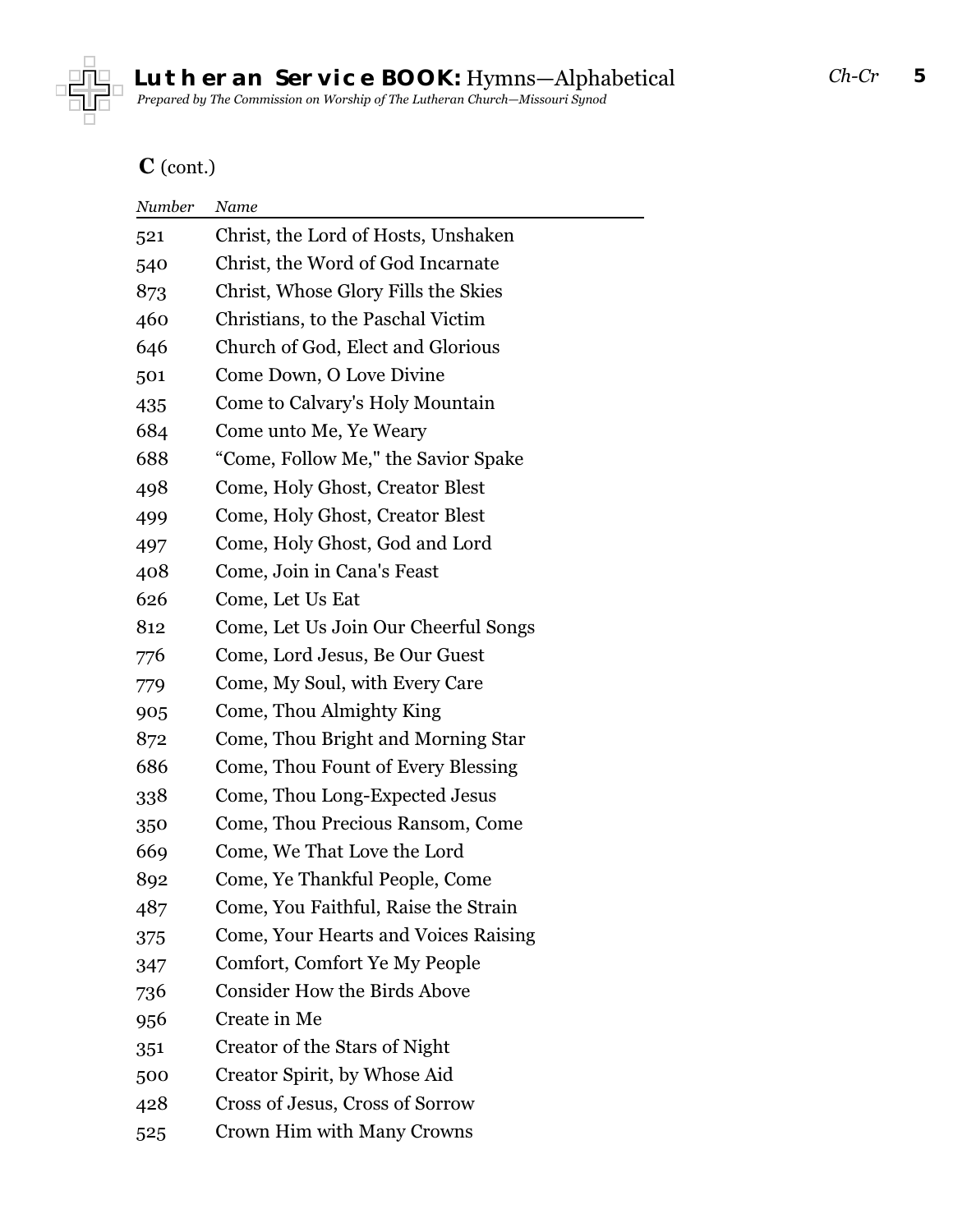<span id="page-5-0"></span>

#### **D**

| Number | Name                                        |
|--------|---------------------------------------------|
| 556    | Dear Christians, One and All, Rejoice       |
| 592    | Dearest Jesus, We Are Here                  |
| 637    | Draw Near and Take the Body of the Lord     |
| 701    | Draw Us to Thee                             |
| 560    | Drawn to the Cross, Which Thou Hast Blessed |

#### **E**

| Number | Name                                 |
|--------|--------------------------------------|
| 817    | Earth and All Stars                  |
| 638    | <b>Eat This Bread</b>                |
| 754    | <b>Entrust Your Days and Burdens</b> |
| 717    | Eternal Father, Strong to Save       |
| 769    | Eternal Spirit of the Living Christ  |
| 726    | <b>Evening and Morning</b>           |

#### **F**

| Number | Name                                       |
|--------|--------------------------------------------|
| 584    | Faith and Truth and Life Bestowing         |
| 504    | <b>Father Most Holy</b>                    |
| 605    | <b>Father Welcomes</b>                     |
| 875    | Father, We Praise Thee                     |
| 652    | Father, We Thank Thee                      |
| 774    | Feed Thy Children, God Most Holy           |
| 664    | Fight the Good Fight                       |
| 927    | First Song of Isaiah                       |
| 855    | For All the Faithful Women                 |
| 677    | For All the Saints                         |
| 742    | For Me to Live Is Jesus                    |
| 894    | For the Fruits of His Creation             |
| 843    | "Forgive Our Sins as We Forgive"           |
| 788    | Forgive Us, Lord, for Shallow Thankfulness |
| 920    | Forth in the Peace of Christ We Go         |
| 854    | Forth in Thy Name, O Lord, I Go            |
|        |                                            |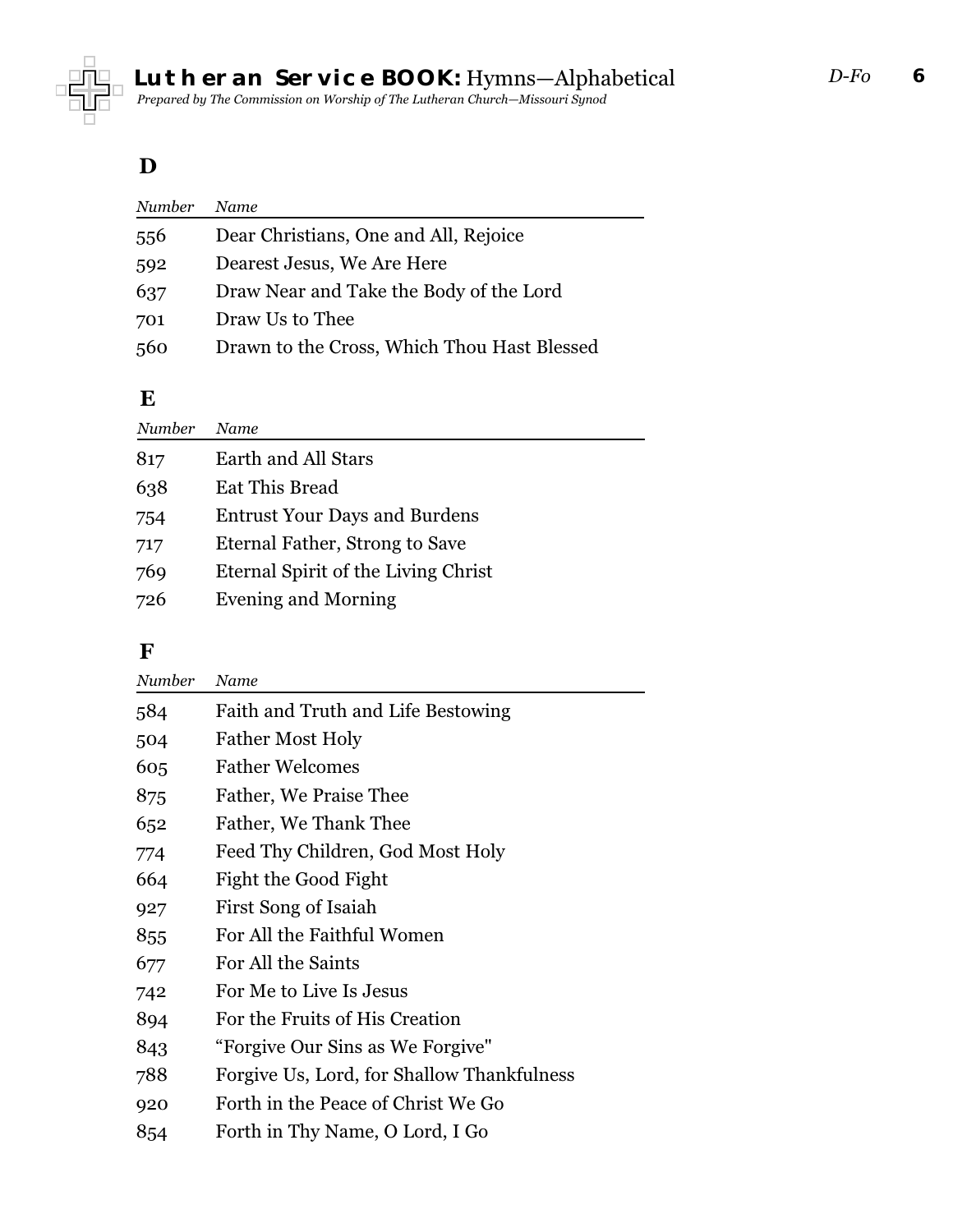<span id="page-6-0"></span>

## **F** (cont.)

| Number | Name                                |
|--------|-------------------------------------|
| 816    | From All That Dwell Below the Skies |
| 607    | From Depths of Woe I Cry to Thee    |
| 385    | <b>From East to West</b>            |
| 713    | From God Can Nothing Move Me        |
| 401    | From God the Father, Virgin-Born    |
| 358    | From Heaven Above to Earth I Come   |
| 691    | Fruitful Trees, the Spirit's Sowing |

## **G**

| Number | Name                                          |
|--------|-----------------------------------------------|
| 374    | Gentle Mary Laid Her Child                    |
| 806    | Give Thanks with a Grateful Heart             |
| 648    | Glorious Things of You Are Spoken             |
| 506    | Glory Be to God the Father                    |
| 433    | Glory Be to Jesus                             |
| 946    | Glory to God, We Give You Thanks and Praise   |
| 388    | Go Tell It on the Mountain                    |
| 436    | Go to Dark Gethsemane                         |
| 922    | Go, My Children, with My Blessing             |
| 965    | <b>God Bless Our Native Land</b>              |
| 583    | God Has Spoken by His Prophets                |
| 907    | <b>God Himself Is Present</b>                 |
| 571    | God Loved the World So That He Gave           |
| 392    | <b>God Loves Me Dearly</b>                    |
| 765    | God Moves in a Mysterious Way                 |
| 850    | God of Grace and God of Glory                 |
| 682    | God of the Prophets, Bless the Prophets' Sons |
| 877    | God, Who Made the Earth and Heaven            |
| 594    | God's Own Child, I Gladly Say It              |
| 582    | God's Word Is Our Great Heritage              |
| 475    | Good Christian Friends, Rejoice and Sing      |
| 782    | Gracious God, You Send Great Blessings        |
| 860    | <b>Gracious Savior, Grant Your Blessing</b>   |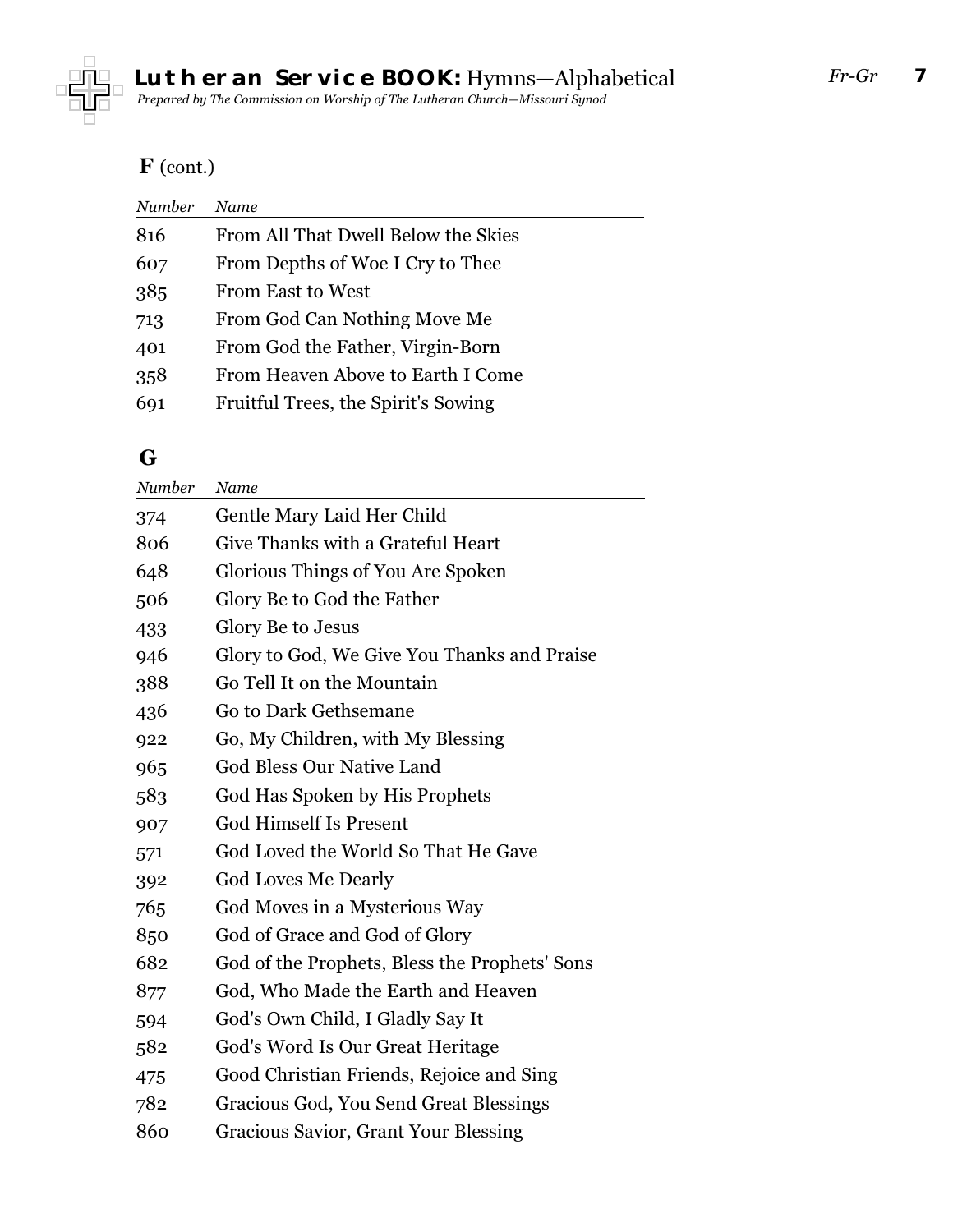<span id="page-7-0"></span>

#### **G** (cont.)

| Number | Name                                 |
|--------|--------------------------------------|
| 777    | Grant Peace, We Pray, in Mercy, Lord |
| 778    | Grant Peace, We Pray, in Mercy, Lord |
| 809    | <b>Great Is Thy Faithfulness</b>     |
| 871    | Greet the Rising Sun                 |
| 918    | Guide Me, O Thou Great Redeemer      |
|        |                                      |

#### **H**

| Number | Name                                       |
|--------|--------------------------------------------|
| 489    | Hail Thee, Festival Day                    |
| 398    | Hail to the Lord's Anointed                |
| 409    | Hail, O Source of Every Blessing           |
| 531    | Hail, Thou Once Despised Jesus             |
| 349    | Hark the Glad Sound                        |
| 345    | Hark! A Thrilling Voice Is Sounding        |
| 380    | Hark! The Herald Angels Sing               |
| 827    | Hark, the Voice of Jesus Calling           |
| 826    | Hark, the Voice of Jesus Crying            |
| 735    | Have No Fear, Little Flock                 |
| 488    | He Is Arisen! Glorious Word                |
| 773    | Hear Us, Father, When We Pray              |
| 949    | <b>Heavenly Hosts in Ceaseless Worship</b> |
| 511    | Herald, Sound the Note of Judgment         |
| 631    | Here, O My Lord, I See Thee Face to Face   |
| 480    | He's Risen, He's Risen                     |
| 940    | Holy God, We Praise Thy Name               |
| 650    | Holy Spirit, Ever Dwelling                 |
| 496    | Holy Spirit, Light Divine                  |
| 502    | Holy Spirit, the Dove Sent from Heaven     |
| 507    | Holy, Holy, Holy                           |
| 690    | Hope of the World                          |
| 443    | Hosanna, Loud Hosanna                      |
| 703    | How Can I Thank You, Lord                  |
| 853    | How Clear Is Our Vocation, Lord            |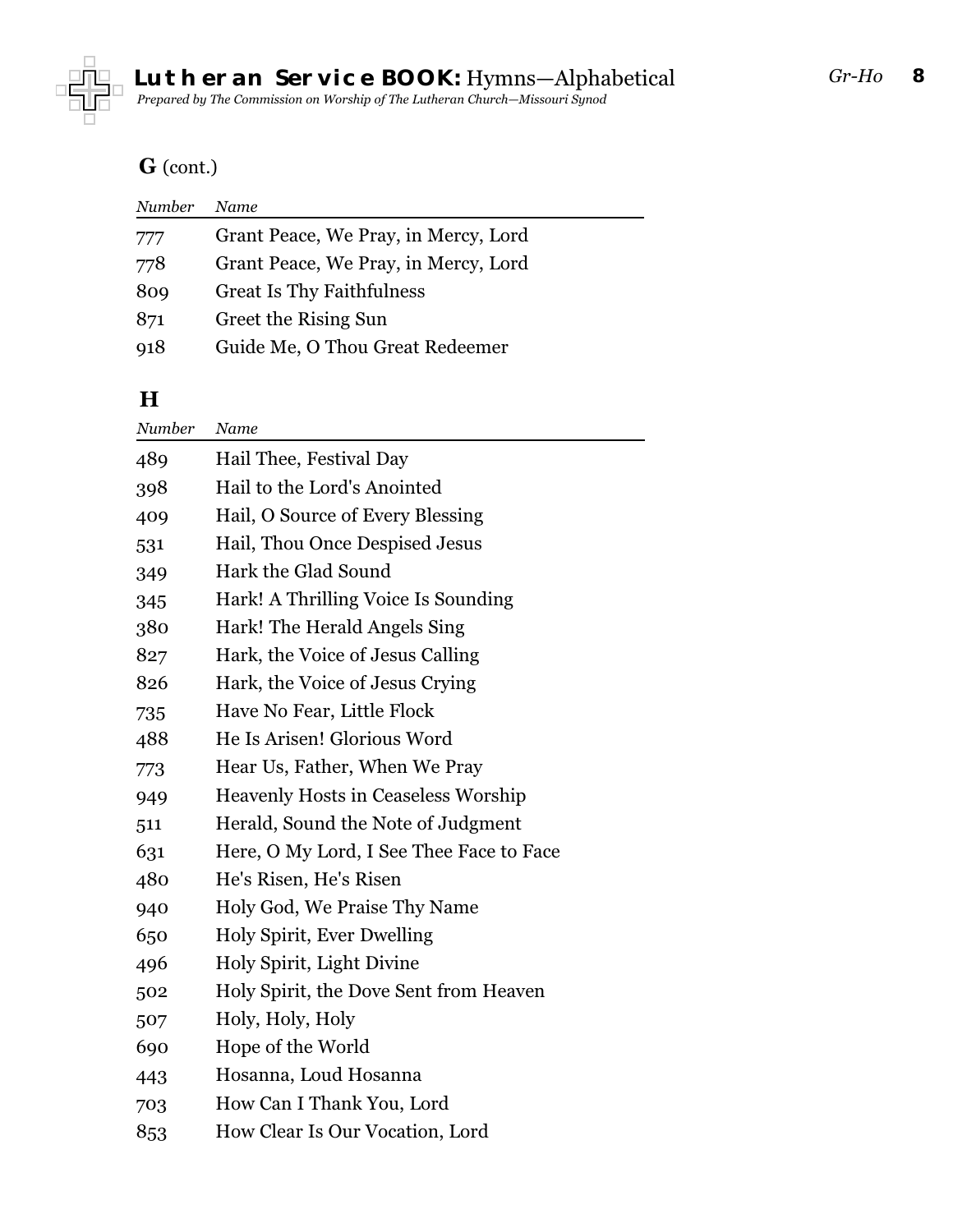<span id="page-8-0"></span>

# **H** (cont.)

| Number | Name                                      |
|--------|-------------------------------------------|
| 728    | How Firm a Foundation                     |
| 801    | <b>How Great Thou Art</b>                 |
| 831    | "How Shall They Hear," Who Have Not Heard |
| 524    | How Sweet the Name of Jesus Sounds        |
| 535    | How Wide the Love of Christ               |
|        |                                           |

#### **I**

| Name                                     |
|------------------------------------------|
| I Am Content! My Jesus Ever Lives        |
| I Am Jesus' Little Lamb                  |
| I Am Trusting Thee, Lord Jesus           |
| I Bind unto Myself Today                 |
| I Come, O Savior, to Thy Table           |
| I Heard the Voice of Jesus Say           |
| I Know My Faith Is Founded               |
| I Know That My Redeemer Lives            |
| I Lay My Sins on Jesus                   |
| I Leave All Things to God's Direction    |
| I Lie, O Lord, within Your Care          |
| I Love Your Kingdom, Lord                |
| I Trust, O Lord, Your Holy Name          |
| I Walk in Danger All the Way             |
| I Want to Walk as a Child of the Light   |
| I Will Greatly Rejoice in the Lord       |
| If Christ Had Not Been Raised from Death |
| If God Himself Be for Me                 |
| If Thou But Trust in God to Guide Thee   |
| If Your Beloved Son, O God               |
| I'm But a Stranger Here                  |
| Immortal, Invisible, God Only Wise       |
| In Adam We Have All Been One             |
| In Christ There Is No East or West       |
| In God, My Faithful God                  |
|                                          |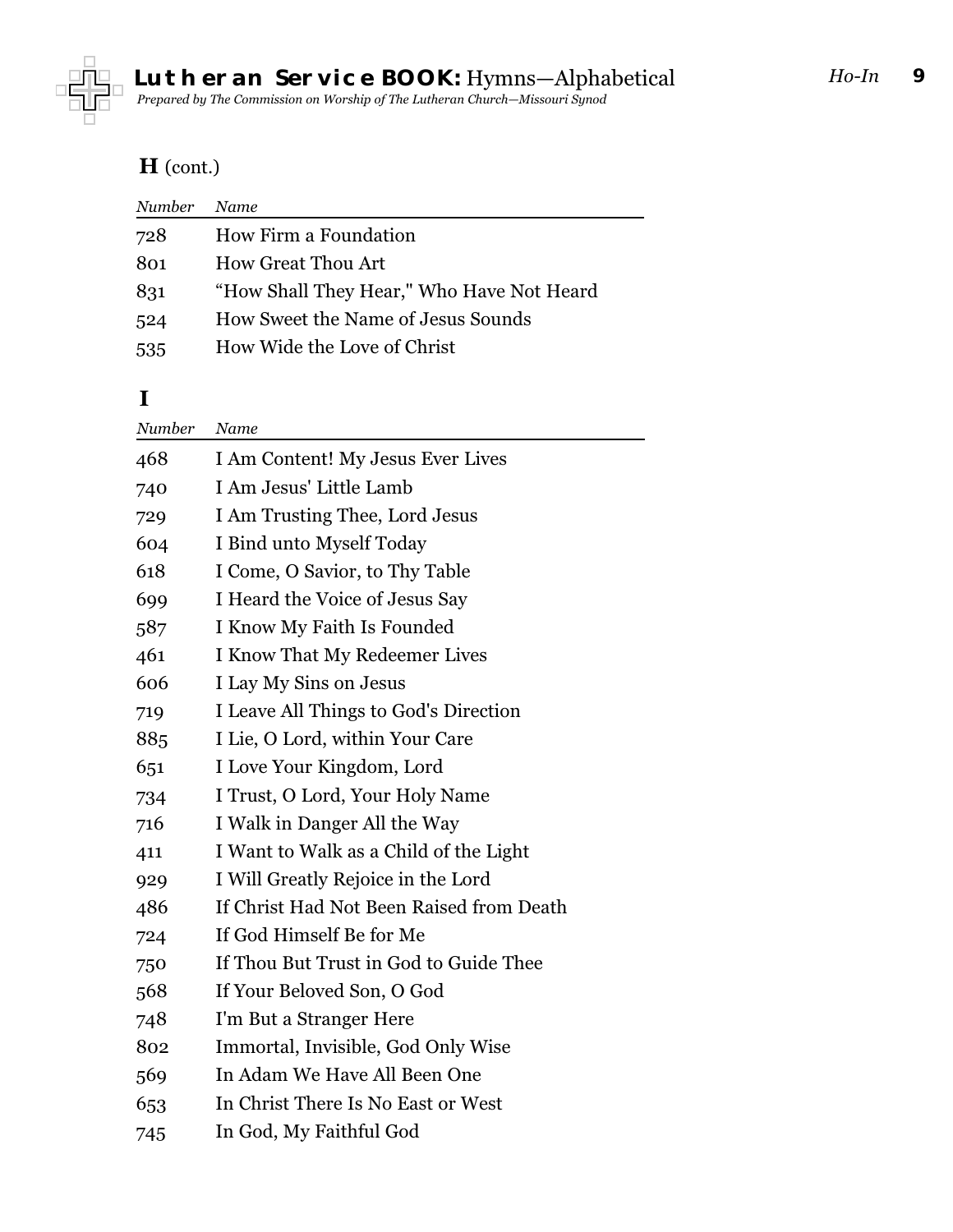<span id="page-9-0"></span>

## **I** (cont.)

| Number | Name                               |
|--------|------------------------------------|
| 519    | In His Temple Now Behold Him       |
| 772    | In Holy Conversation               |
| 938    | In Peace and Joy I Now Depart      |
| 432    | In Silent Pain the Eternal Son     |
| 427    | In the Cross of Christ I Glory     |
| 572    | In the Shattered Bliss of Eden     |
| 755    | In the Very Midst of Life          |
| 818    | In Thee Is Gladness                |
| 393    | Infant Holy, Infant Lowly          |
| 960    | Isaiah, Mighty Seer in Days of Old |
| 366    | It Came upon the Midnight Clear    |
|        |                                    |

#### **J**

| Number | Name                                |
|--------|-------------------------------------|
| 672    | Jerusalem the Golden                |
| 673    | Jerusalem, My Happy Home            |
| 674    | Jerusalem, O City Fair and High     |
| 353    | Jesus Came, the Heavens Adoring     |
| 457    | Jesus Christ Is Risen Today         |
| 741    | Jesus Christ, My Sure Defense       |
| 627    | Jesus Christ, Our Blessed Savior    |
| 620    | Jesus Comes Today with Healing      |
| 533    | Jesus Has Come and Brings Pleasure  |
| 490    | Jesus Lives! The Victory's Won      |
| 588    | <b>Jesus Loves Me</b>               |
| 415    | Jesus on the Mountain Peak          |
| 932    | Jesus Sat with His Disciples        |
| 832    | Jesus Shall Reign                   |
| 609    | <b>Jesus Sinners Doth Receive</b>   |
| 900    | <b>Jesus! Name of Wondrous Love</b> |
| 421    | Jesus, Grant That Balm and Healing  |
| 446    | Jesus, Greatest at the Table        |
| 440    | Jesus, I Will Ponder Now            |
|        |                                     |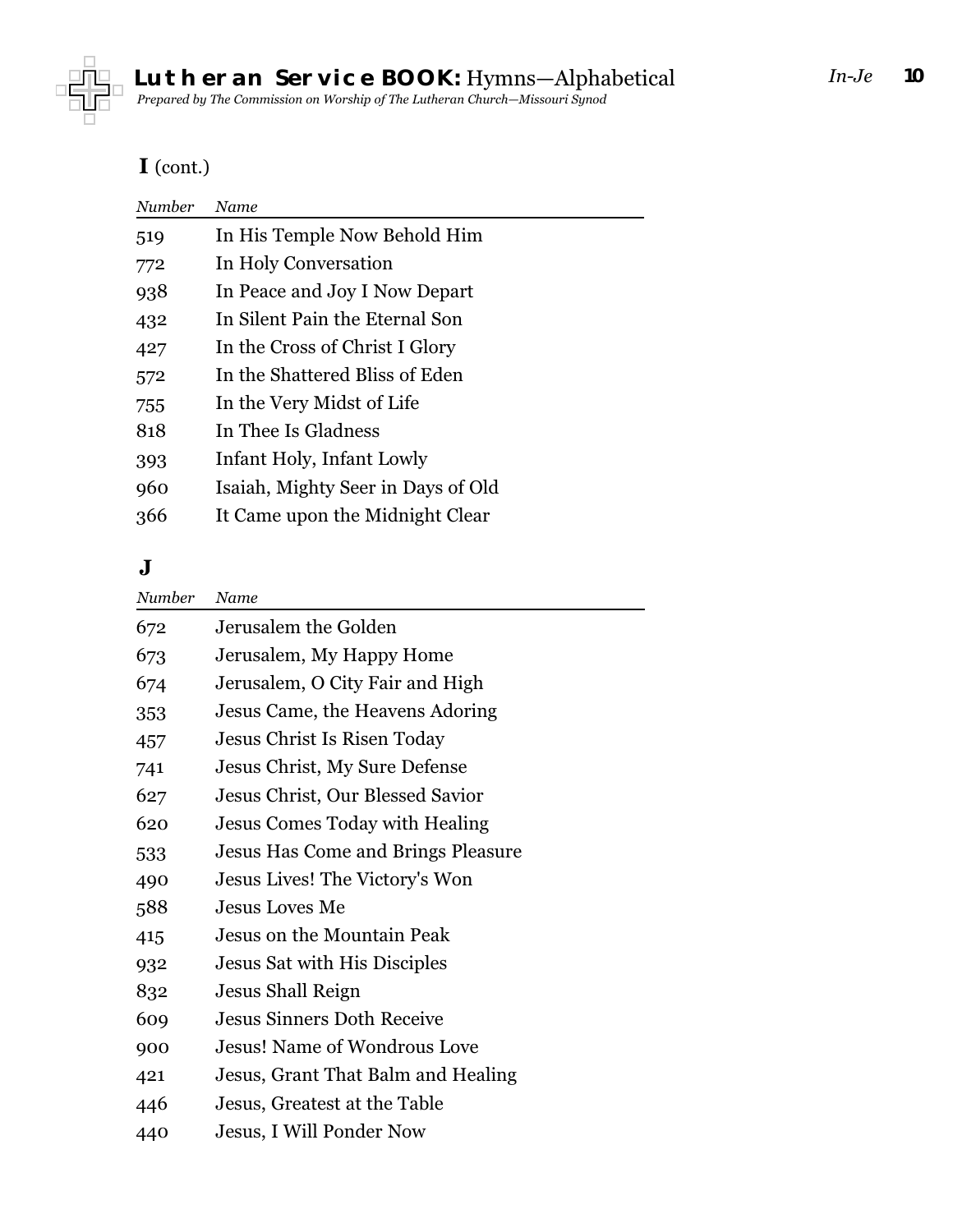<span id="page-10-0"></span>

## **J** (cont.)

| Number | Name                               |
|--------|------------------------------------|
| 447    | Jesus, in Your Dying Woes          |
| 718    | Jesus, Lead Thou On                |
| 404    | Jesus, Once with Sinners Numbered  |
| 743    | Jesus, Priceless Treasure          |
| 423    | Jesus, Refuge of the Weary         |
| 767    | Jesus, Remember Me                 |
| 715    | Jesus, Savior, Pilot Me            |
| 563    | Jesus, Thy Blood and Righteousness |
| 683    | Jesus, Thy Boundless Love to Me    |
| 387    | Joy to the World                   |
| 803    | Joyful, Joyful We Adore Thee       |
| 570    | Just as I Am, without One Plea     |
|        |                                    |

#### **K**

| Number | Name               |
|--------|--------------------|
| 942    | Kyrie! God, Father |
| 943    | Kyrie-I            |
| 944    | Kyrie-II           |

## **L**

| Number | Name                               |
|--------|------------------------------------|
| 550    | Lamb of God                        |
| 434    | Lamb of God, Pure and Holy         |
| 721    | Lead Me, Guide Me                  |
| 621    | Let All Mortal Flesh Keep Silence  |
| 389    | Let All Together Praise Our God    |
| 867    | Let Children Hear the Mighty Deeds |
| 689    | Let Me Be Thine Forever            |
| 371    | Let Our Gladness Banish Sadness    |
| 381    | Let Our Gladness Have No End       |
| 352    | Let the Earth Now Praise the Lord  |
| 955    | Let the Vineyards Be Fruitful      |
| 390    | Let Us All with Gladsome Voice     |
|        |                                    |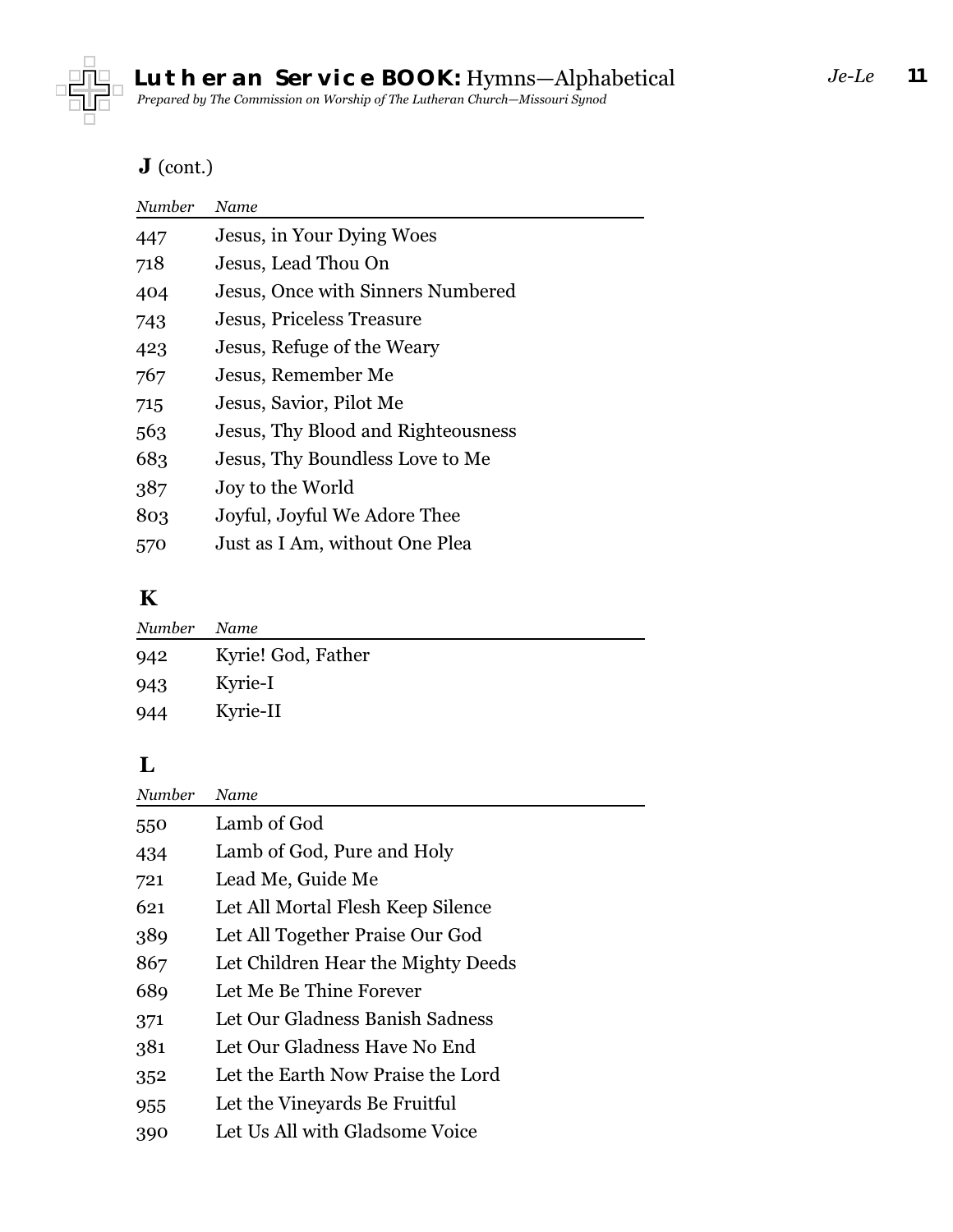

## **L** (cont.)

| Number | Name                                      |
|--------|-------------------------------------------|
| 685    | Let Us Ever Walk with Jesus               |
| 964    | Lift Every Voice and Sing                 |
| 837    | Lift High the Cross                       |
| 340    | Lift Up Your Heads, Ye Mighty Gates       |
| 341    | Lift Up Your Heads, Ye Mighty Gates       |
| 339    | Lift Up Your Heads, You Everlasting Doors |
| 914    | Light of Light, O Sole-Begotten           |
| 833    | Listen, God Is Calling                    |
| 336    | Lo! He Comes with Clouds Descending       |
| 359    | Lo, How a Rose E'er Blooming              |
| 485    | Long before the World Is Waking           |
| 495    | Look, Ye Saints, the Sight Is Glorious    |
| 522    | Lord God, to Thee We Give All Praise      |
| 902    | Lord Jesus Christ, Be Present Now         |
| 625    | Lord Jesus Christ, Life-Giving Bread      |
| 866    | Lord Jesus Christ, the Children's Friend  |
| 647    | Lord Jesus Christ, the Church's Head      |
| 623    | Lord Jesus Christ, We Humbly Pray         |
| 585    | Lord Jesus Christ, with Us Abide          |
| 622    | Lord Jesus Christ, You Have Prepared      |
| 610    | Lord Jesus, Think on Me                   |
| 786    | Lord of All Good                          |
| 738    | Lord of All Hopefulness                   |
| 844    | Lord of All Nations, Grant Me Grace       |
| 851    | Lord of Glory, You Have Bought Us         |
| 659    | Lord of Our Life                          |
| 937    | Lord, Bid Your Servant Go in Peace        |
| 924    | Lord, Dismiss Us with Your Blessing       |
| 534    | Lord, Enthroned in Heavenly Splendor      |
| 865    | Lord, Help Us Ever to Retain              |
| 857    | Lord, Help Us Walk Your Servant Way       |
| 757    | Lord, It Belongs Not to My Care           |
| 655    | Lord, Keep Us Steadfast in Your Word      |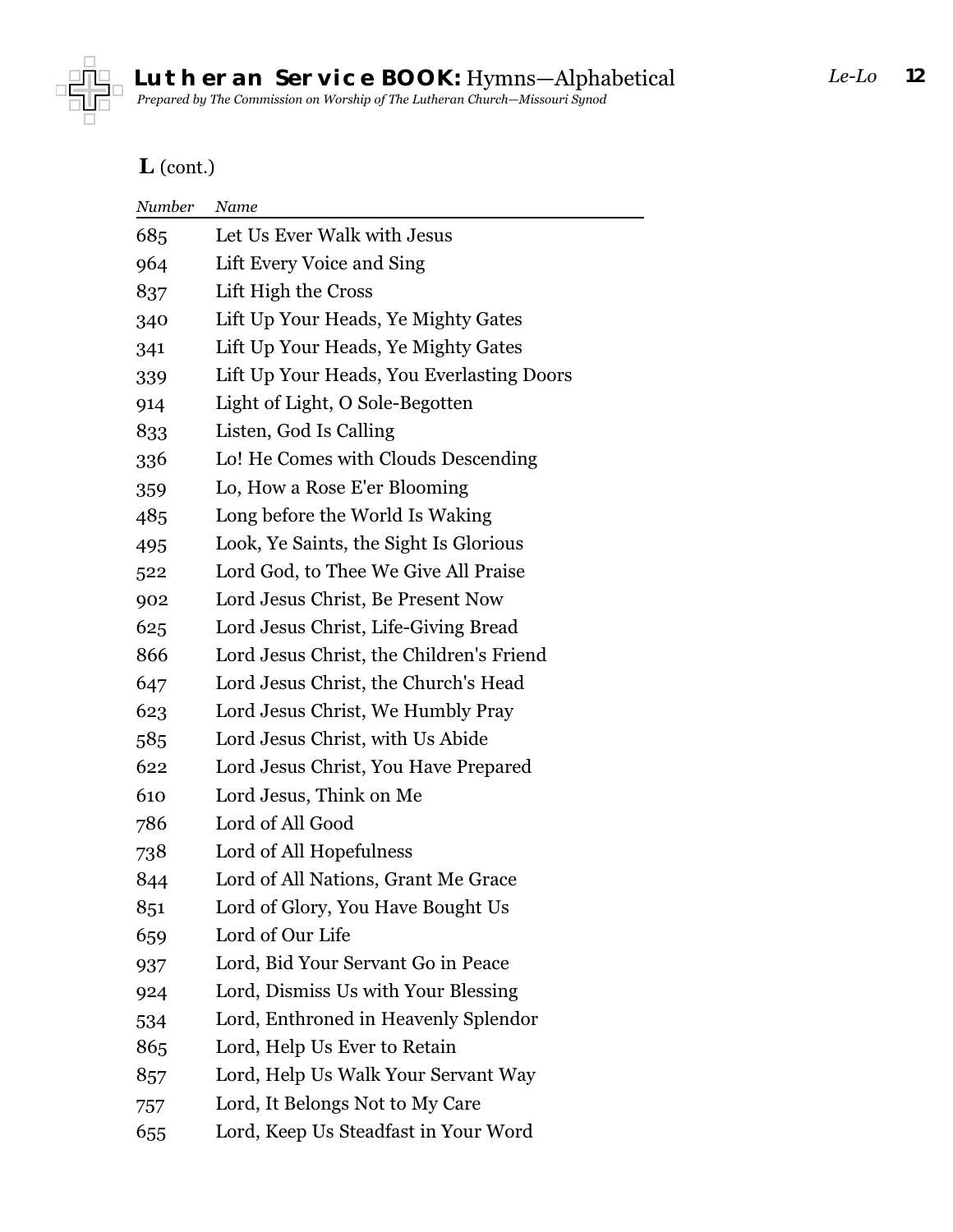<span id="page-12-0"></span>

## **L** (cont.)

| Name                                    |
|-----------------------------------------|
| Lord, Open Now My Heart to Hear         |
| Lord, Support Us All Day Long           |
| Lord, Take My Hand and Lead Me          |
| Lord, Thee I Love with All My Heart     |
| Lord, This Day We've Come to Worship    |
| Lord, 'Tis Not That I Did Choose Thee   |
| Lord, to You I Make Confession          |
| Lord, When You Came as Welcome Guest    |
| Lord, Whose Love through Humble Service |
| Love Divine, All Loves Excelling        |
| Love in Christ Is Strong and Living     |
|                                         |

#### **M**

| Number | Name                                     |
|--------|------------------------------------------|
| 484    | Make Songs of Joy                        |
| 600    | Mark How the Lamb of God's Self-Offering |
| 823    | May God Bestow on Us His Grace           |
| 824    | May God Bestow on Us His Grace           |
| 698    | May We Thy Precepts, Lord, Fulfill       |
| 702    | My Faith Looks Up to Thee                |
| 575    | My Hope Is Built on Nothing Less         |
| 576    | My Hope Is Built on Nothing Less         |
| 430    | My Song Is Love Unknown                  |
| 934    | My Soul Now Magnifies the Lord           |
| 933    | My Soul Rejoices                         |
| 820    | My Soul, Now Praise Your Maker           |
|        |                                          |

#### **N**

| Number | <b>Name</b>                                |
|--------|--------------------------------------------|
| 792    | New Songs of Celebration Render            |
| 747    | No Saint on Earth Lives Life to Self Alone |
| 530    | No Temple Now, No Gift of Price            |
| 444    | No Tramp of Soldiers' Marching Feet        |
|        |                                            |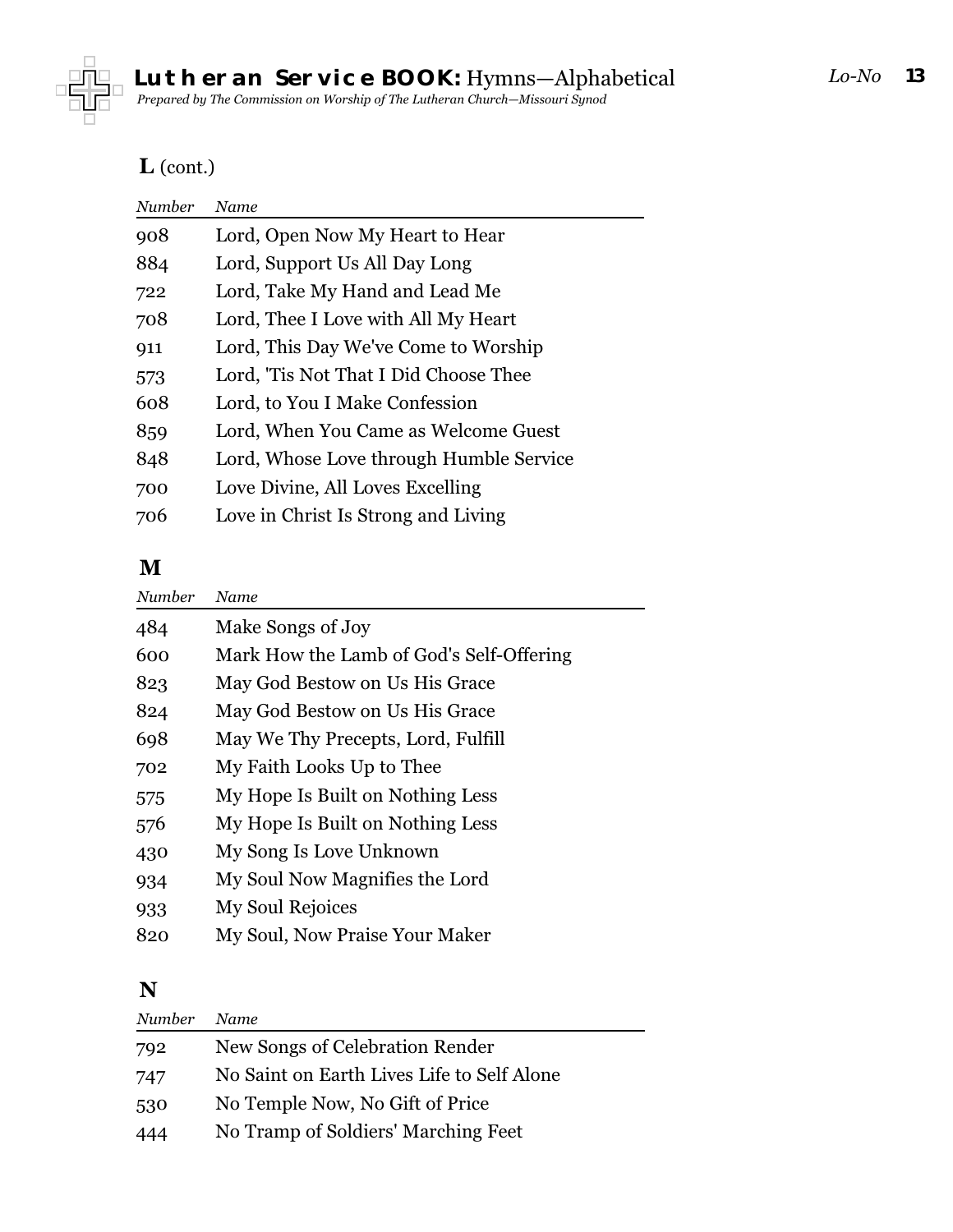<span id="page-13-0"></span>

#### **N** (cont.)

| Number | Name                                 |
|--------|--------------------------------------|
| 431    | Not All the Blood of Beasts          |
| 695    | Not for Tongues of Heaven's Angels   |
| 558    | Not unto Us                          |
| 567    | Not What These Hands Have Done       |
| 465    | Now All the Vault of Heaven Resounds |
| 896    | Now Greet the Swiftly Changing Year  |
| 880    | Now Rest beneath Night's Shadow      |
| 386    | Now Sing We, Now Rejoice             |
| 895    | Now Thank We All Our God             |
| 870    | Now That the Daylight Fills the Sky  |
| 887    | Now the Light Has Gone Away          |
| 910    | Now the Silence                      |
| 630    | Now, My Tongue, the Mystery Telling  |

#### **O**

| Number | Name                                     |
|--------|------------------------------------------|
| 814    | O Bless the Lord, My Soul                |
| 890    | O Blessed Light, O Trinity               |
| 595    | O Blessed Spring                         |
| 876    | O Blessed, Holy Trinity                  |
| 335    | O Bride of Christ, Rejoice               |
| 553    | O Christ, Our Hope, Our Hearts' Desire   |
| 839    | O Christ, Our True and Only Light        |
| 882    | O Christ, Who Art the Light and Day      |
| 856    | O Christ, Who Called the Twelve          |
| 552    | O Christ, Who Shared Our Mortal Life     |
| 424    | O Christ, You Walked the Road            |
| 379    | O Come, All Ye Faithful                  |
| 357    | O Come, O Come, Emmanuel                 |
| 448    | O Darkest Woe                            |
| 503    | O Day Full of Grace                      |
| 906    | O Day of Rest and Gladness               |
| 439    | Dearest Jesus, What Law Hast Thou Broken |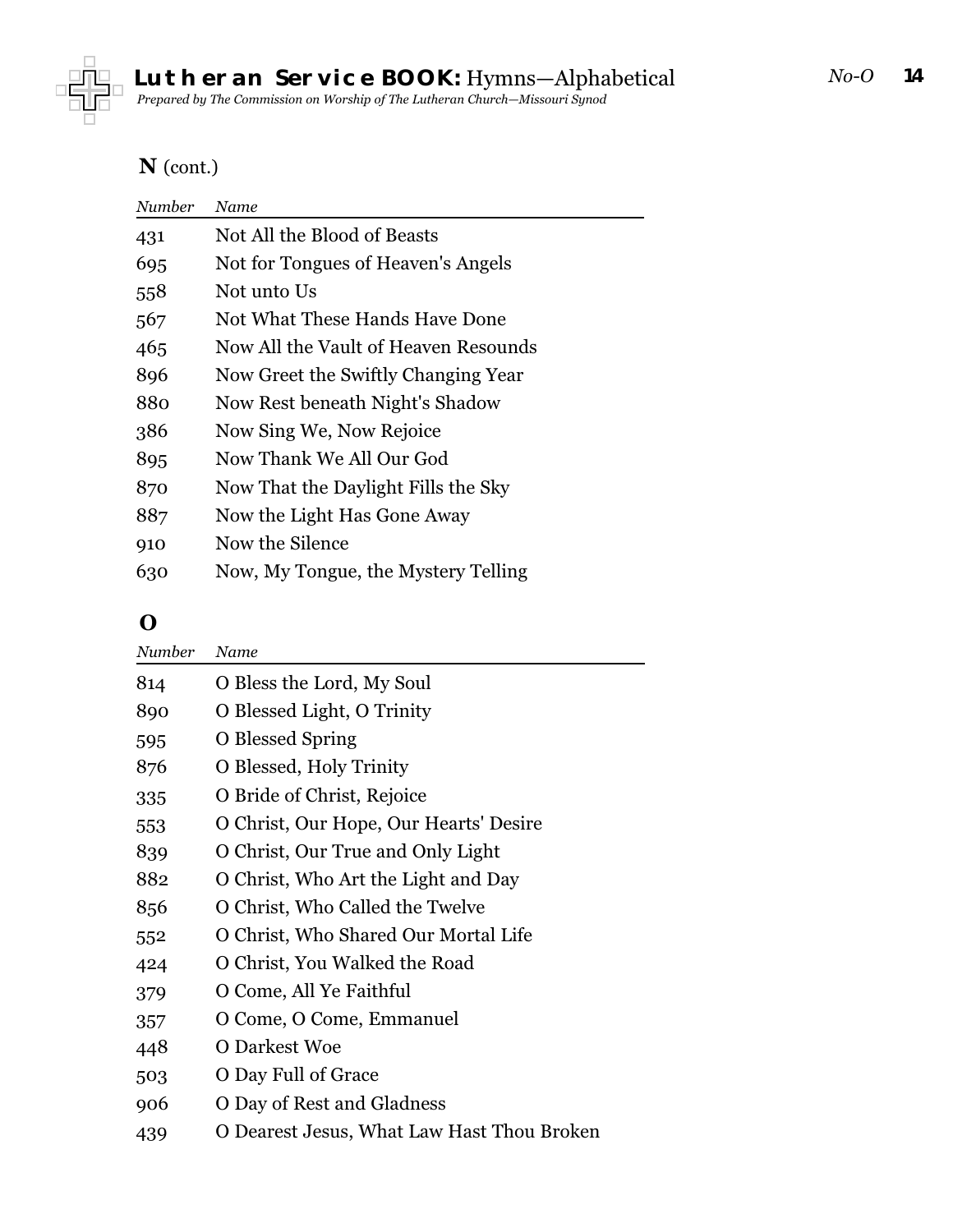

#### **O** (cont.)

| Number | Name                                   |
|--------|----------------------------------------|
| 858    | O Father, All Creating                 |
| 888    | O Gladsome Light, O Grace              |
| 810    | O God of God, O Light of Light         |
| 836    | O God of Light                         |
| 751    | O God of Love, O King of Peace         |
| 852    | O God of Mercy, God of Might           |
| 731    | O God, Forsake Me Not                  |
| 696    | O God, My Faithful God                 |
| 834    | O God, O Lord of Heaven and Earth      |
| 733    | O God, Our Help in Ages Past           |
| 635    | O Gracious Lord, I Firmly Am Believing |
| 599    | O Gracious Lord, with Love Draw Near   |
| 913    | O Holy Spirit, Enter In                |
| 693    | O Holy Spirit, Grant Us Grace          |
| 372    | O Jesus Christ, Thy Manger Is          |
| 546    | O Jesus So Sweet, O Jesus So Mild      |
| 632    | O Jesus, Blessed Lord, to Thee         |
| 554    | O Jesus, King Most Wonderful           |
| 891    | O Light Whose Splendor                 |
| 666    | O Little Flock, Fear Not the Foe       |
| 361    | O Little Town of Bethlehem             |
| 642    | O Living Bread from Heaven             |
| 780    | O Lord, Hear My Prayer                 |
| 334    | O Lord, How Shall I Meet You           |
| 418    | O Lord, throughout These Forty Days    |
| 617    | O Lord, We Praise Thee                 |
| 544    | O Love, How Deep                       |
| 395    | O Morning Star, How Fair and Bright    |
| 452    | O Perfect Life of Love                 |
| 897    | O Rejoice, Ye Christians, Loudly       |
| 449    | O Sacred Head, Now Wounded             |
| 450    | O Sacred Head, Now Wounded             |
| 403    | O Savior of Our Fallen Race            |
|        |                                        |

*O*

**15**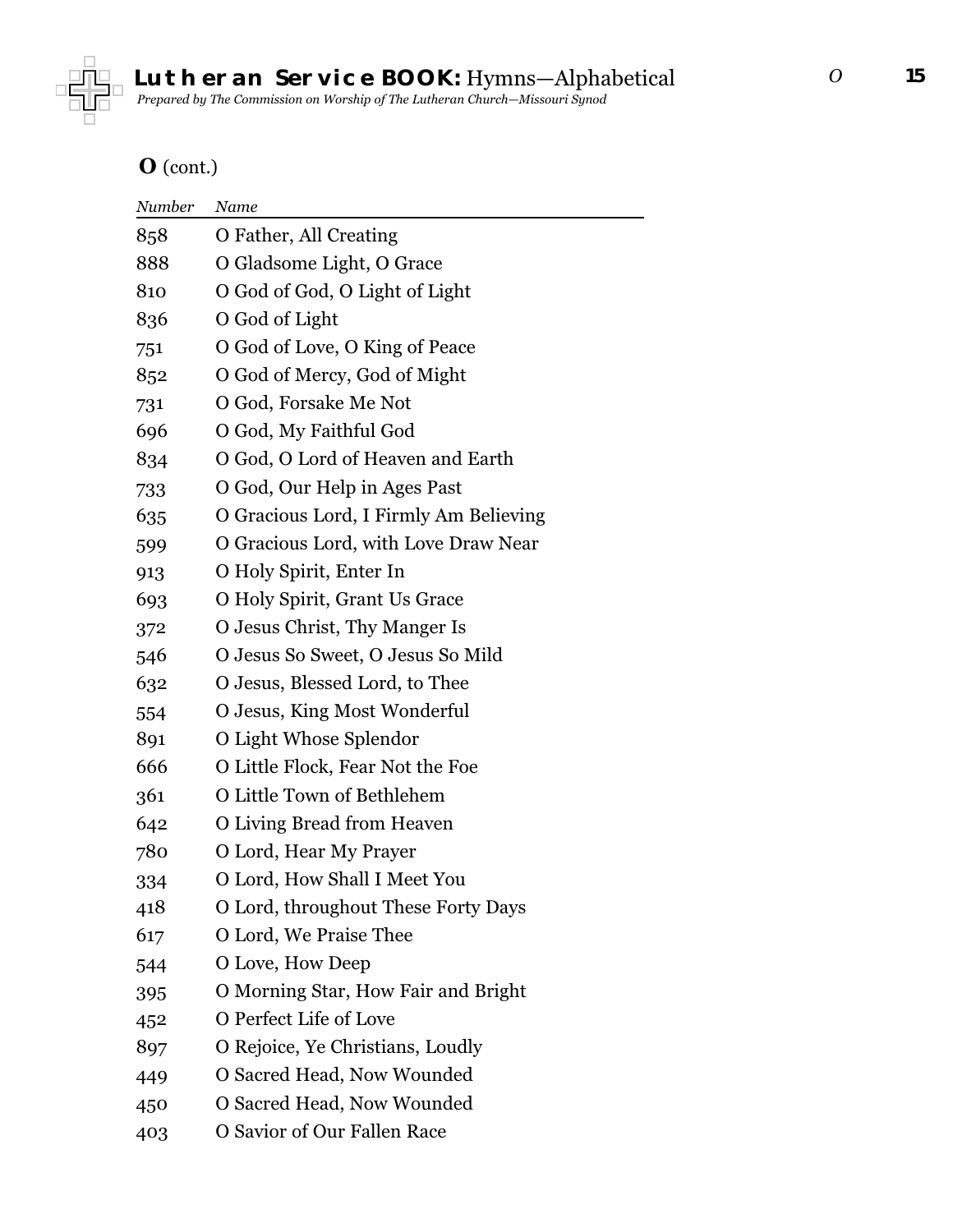

## **O** (cont.)

| Number | Name                                   |
|--------|----------------------------------------|
| 527    | O Savior, Precious Savior              |
| 355    | O Savior, Rend the Heavens Wide        |
| 362    | O Sing of Christ                       |
| 808    | O Sing to the Lord                     |
| 841    | O Son of God, in Galilee               |
| 470    | O Sons and Daughters of the King       |
| 471    | O Sons and Daughters of the King       |
| 874    | O Splendor of God's Glory Bright       |
| 413    | O Wondrous Type! O Vision Fair         |
| 523    | O Word of God Incarnate                |
| 804    | O Worship the King                     |
| 384    | Of the Father's Love Begotten          |
| 862    | Oh, Blest the House                    |
| 528    | Oh, for a Thousand Tongues to Sing     |
| 679    | Oh, How Blest Are They                 |
| 559    | Oh, How Great Is Your Compassion       |
| 811    | Oh, That I Had a Thousand Voices       |
| 707    | Oh, That the Lord Would Guide My Ways  |
| 675    | Oh, What Their Joy                     |
| 377    | On Christmas Night All Christians Sing |
| 492    | On Christ's Ascension I Now Build      |
| 727    | On Eagles' Wings                       |
| 835    | On Galilee's High Mountain             |
| 344    | On Jordan's Bank the Baptist's Cry     |
| 422    | On My Heart Imprint Your Image         |
| 921    | On What Has Now Been Sown              |
| 333    | Once He Came in Blessing               |
| 376    | Once in Royal David's City             |
| 598    | Once in the Blest Baptismal Waters     |
| 536    | One Thing's Needful                    |
| 916    | Only-Begotten, Word of God Eternal     |
| 662    | Onward, Christian Soldiers             |
| 901    | Open Now Thy Gates of Beauty           |
|        |                                        |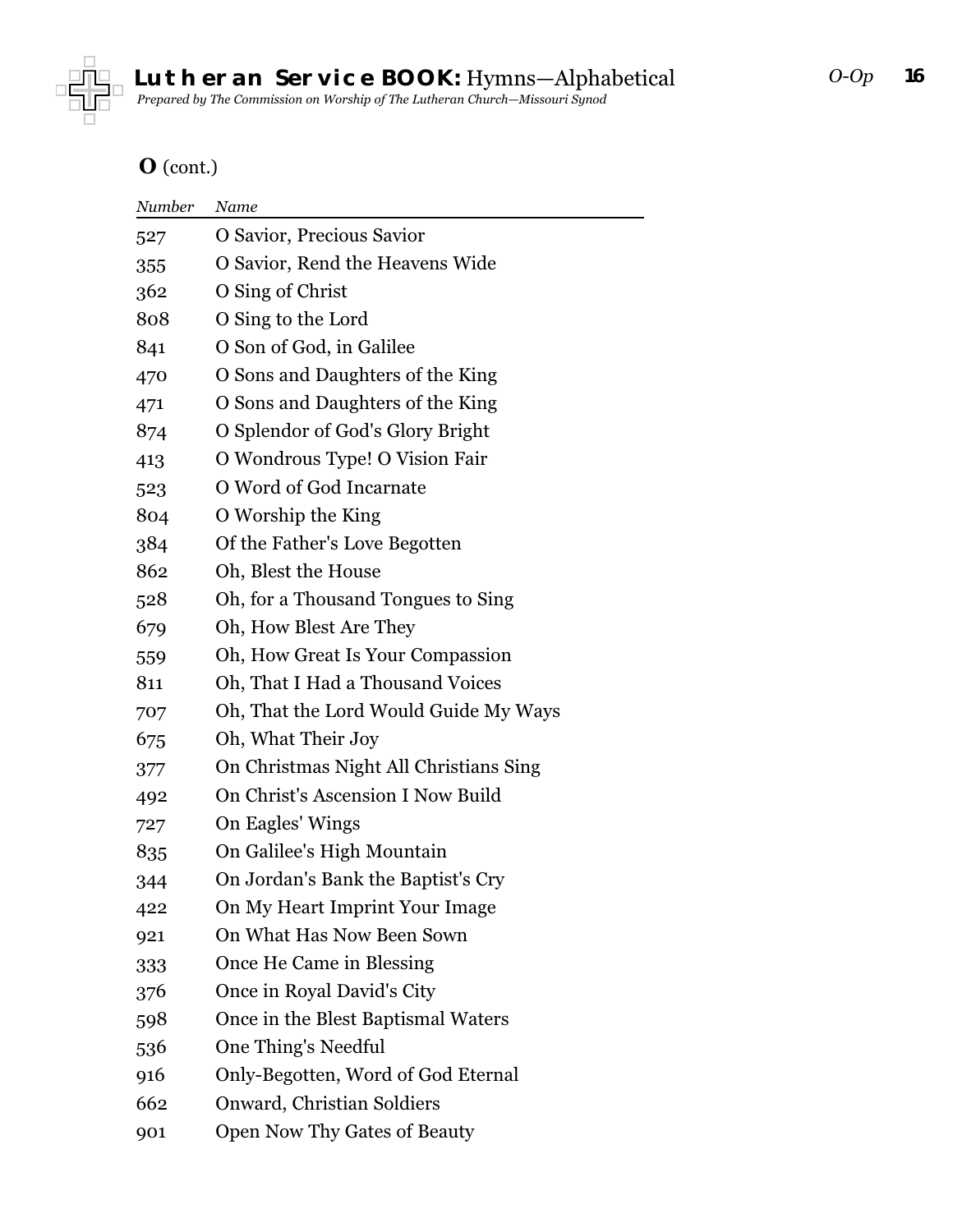<span id="page-16-0"></span>

#### **O** (cont.)

| Number | <b>Name</b>                         |
|--------|-------------------------------------|
| 958    | Our Father Who Art in Heaven - IIa  |
| 959    | Our Father Who Art in Heaven - IIb  |
| 957    | Our Father Who Art in Heaven-I      |
| 863    | Our Father, by Whose Name           |
| 766    | Our Father, Who from Heaven Above   |
| 473    | Our Paschal Lamb, That Sets Us Free |
|        |                                     |

#### **P**

| Number | Name                                     |
|--------|------------------------------------------|
| 789    | Praise and Thanksgiving                  |
| 538    | Praise Be to Christ                      |
| 805    | Praise God, from Whom All Blessings Flow |
| 797    | Praise the Almighty                      |
| 849    | Praise the One Who Breaks the Darkness   |
| 790    | Praise to the Lord, the Almighty         |
| 692    | Praise to You and Adoration              |
| 793    | Praise, My Soul, the King of Heaven      |
| 586    | Preach You the Word                      |
| 739    | Precious Lord, Take My Hand              |
| 343    | Prepare the Royal Highway                |
| 658    | Preserve Your Word, O Savior             |

## **R**

| Number | Name                                  |
|--------|---------------------------------------|
| 737    | Rejoice, My Heart, Be Glad and Sing   |
| 813    | Rejoice, O Pilgrim Throng             |
| 391    | Rejoice, Rejoice This Happy Morn      |
| 515    | Rejoice, Rejoice, Believers           |
| 704    | Renew Me, O Eternal Light             |
| 441    | Ride On, Ride On in Majesty           |
| 668    | Rise! To Arms! With Prayer Employ You |
| 663    | Rise, My Soul, to Watch and Pray      |
| 825    | Rise, Shine, You People               |
| 761    | Rock of Ages, Cleft for Me            |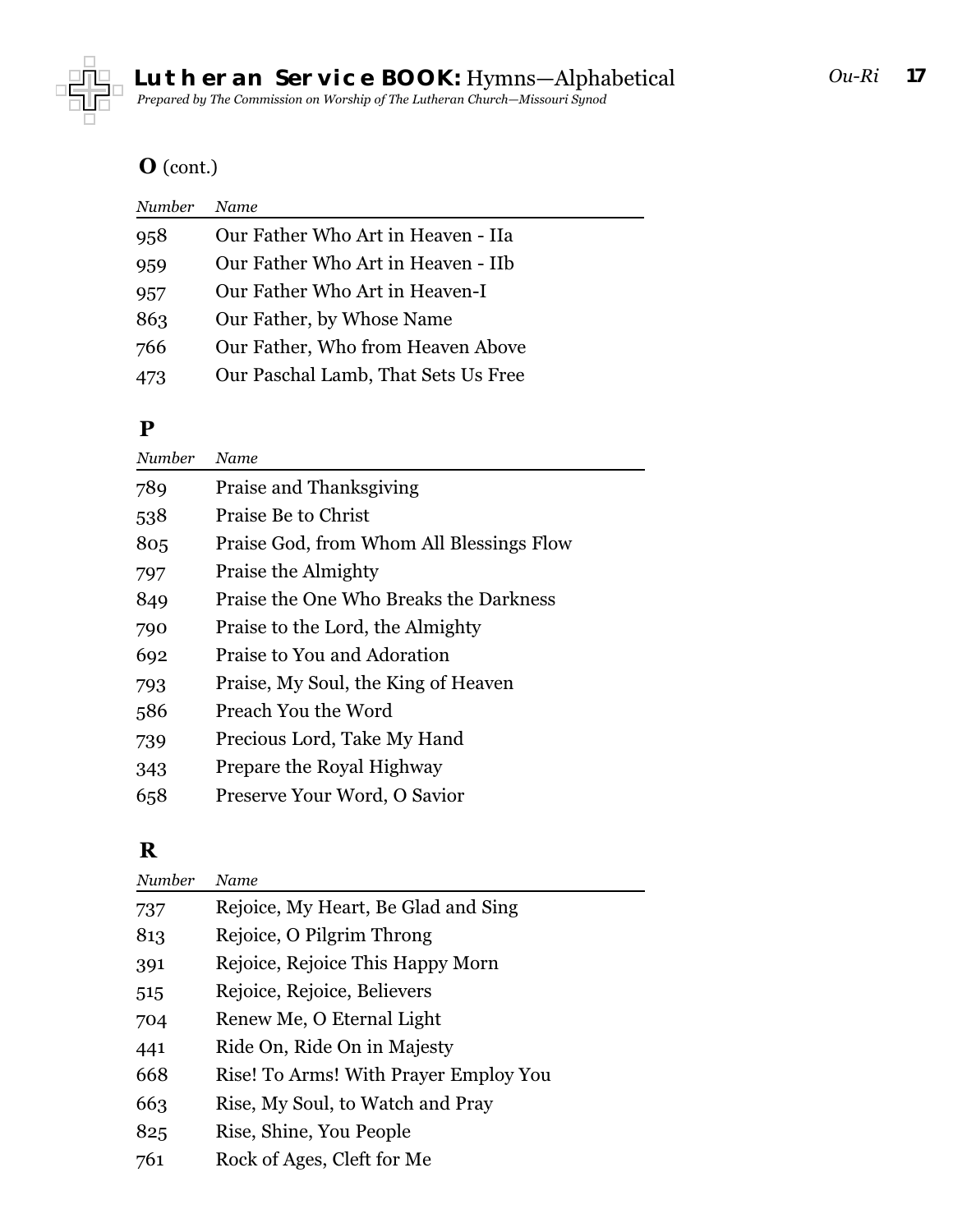<span id="page-17-0"></span>

#### **S**

| Number | Name                                       |
|--------|--------------------------------------------|
| 667    | Saints, See the Cloud of Witnesses         |
| 555    | Salvation unto Us Has Come                 |
| 961    | Sanctus                                    |
| 332    | Savior of the Nations, Come                |
| 917    | Savior, Again to Thy Dear Name We Raise    |
| 711    | Savior, like a Shepherd Lead Us            |
| 419    | Savior, When in Dust to Thee               |
| 481    | Scatter the Darkness, Break the Gloom      |
| 373    | See amid the Winter's Snow                 |
| 593    | See This Wonder in the Making              |
| 494    | See, the Lord Ascends in Triumph           |
| 557    | Seek Where You May to Find a Way           |
| 712    | Seek Ye First                              |
| 681    | Send, O Lord, Your Holy Spirit             |
| 643    | Sent Forth by God's Blessing               |
| 864    | Shepherd of Tender Youth                   |
| 363    | Silent Night, Holy Night                   |
| 529    | Since Our Great High Priest, Christ Jesus  |
| 819    | Sing Praise to God, the Highest Good       |
| 936    | Sing Praise to the God of Israel           |
| 893    | Sing to the Lord of Harvest                |
| 671    | Sing with All the Saints in Glory          |
| 454    | Sing, My Tongue, the Glorious Battle       |
| 842    | Son of God, Eternal Savior                 |
| 926    | Song from Deuteronomy                      |
| 928    | Song of Hannah                             |
| 925    | Song of Moses and Israel                   |
| 394    | Songs of Thankfulness and Praise           |
| 636    | Soul, Adorn Yourself with Gladness         |
| 589    | Speak, O Lord, Your Servant Listens        |
| 950    | Splendor and Honor                         |
| 830    | Spread the Reign of God the Lord           |
| 660    | Stand Up, Stand Up for Jesus               |
| 520    | Stars of the Morning, So Gloriously Bright |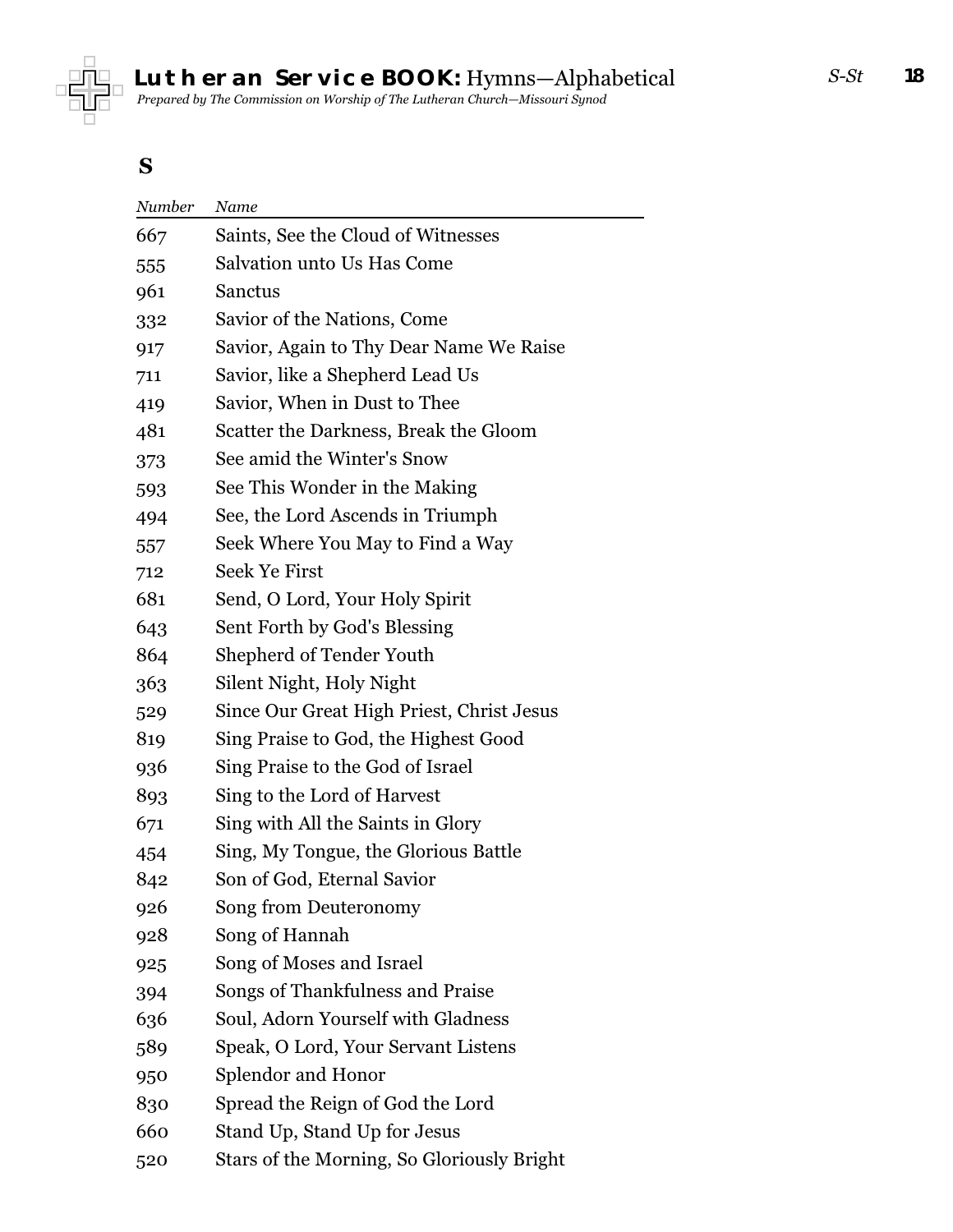<span id="page-18-0"></span>

## **S** (cont.)

| Number | Name                             |
|--------|----------------------------------|
| 879    | Stay with Us                     |
| 451    | Stricken, Smitten, and Afflicted |
| 416    | Swiftly Pass the Clouds of Glory |

#### **T**

| Number | Name                                         |
|--------|----------------------------------------------|
| 783    | Take My Life and Let It Be                   |
| 784    | Take My Life and Let It Be                   |
| 935    | Tell Out, My Soul, the Greatness of the Lord |
| 548    | Thanks to Thee, O Christ, Victorious         |
| 331    | The Advent of Our King                       |
| 898    | The Ancient Law Departs                      |
| 356    | The Angel Gabriel from Heaven Came           |
| 514    | The Bridegroom Soon Will Call Us             |
| 644    | The Church's One Foundation                  |
| 513    | The Clouds of Judgment Gather                |
| 508    | The Day Is Surely Drawing Near               |
| 478    | The Day of Resurrection                      |
| 886    | The Day Thou Gavest                          |
| 634    | The Death of Jesus Christ, Our Lord          |
| 602    | The Gifts Christ Freely Gives                |
| 798    | The God of Abraham Praise                    |
| 580    | The Gospel Shows the Father's Grace          |
| 532    | The Head That Once Was Crowned with Thorns   |
| 624    | The Infant Priest Was Holy Born              |
| 709    | The King of Love My Shepherd Is              |
| 348    | The King Shall Come When Morning Dawns       |
| 547    | The Lamb                                     |
| 579    | The Law of God Is Good and Wise              |
| 723    | The Lord Is My Light                         |
| 794    | The Lord, My God, Be Praised                 |
| 710    | The Lord's My Shepherd, I'll Not Want        |
| 705    | The Man Is Ever Blessed                      |
| 337    | The Night Will Soon Be Ending                |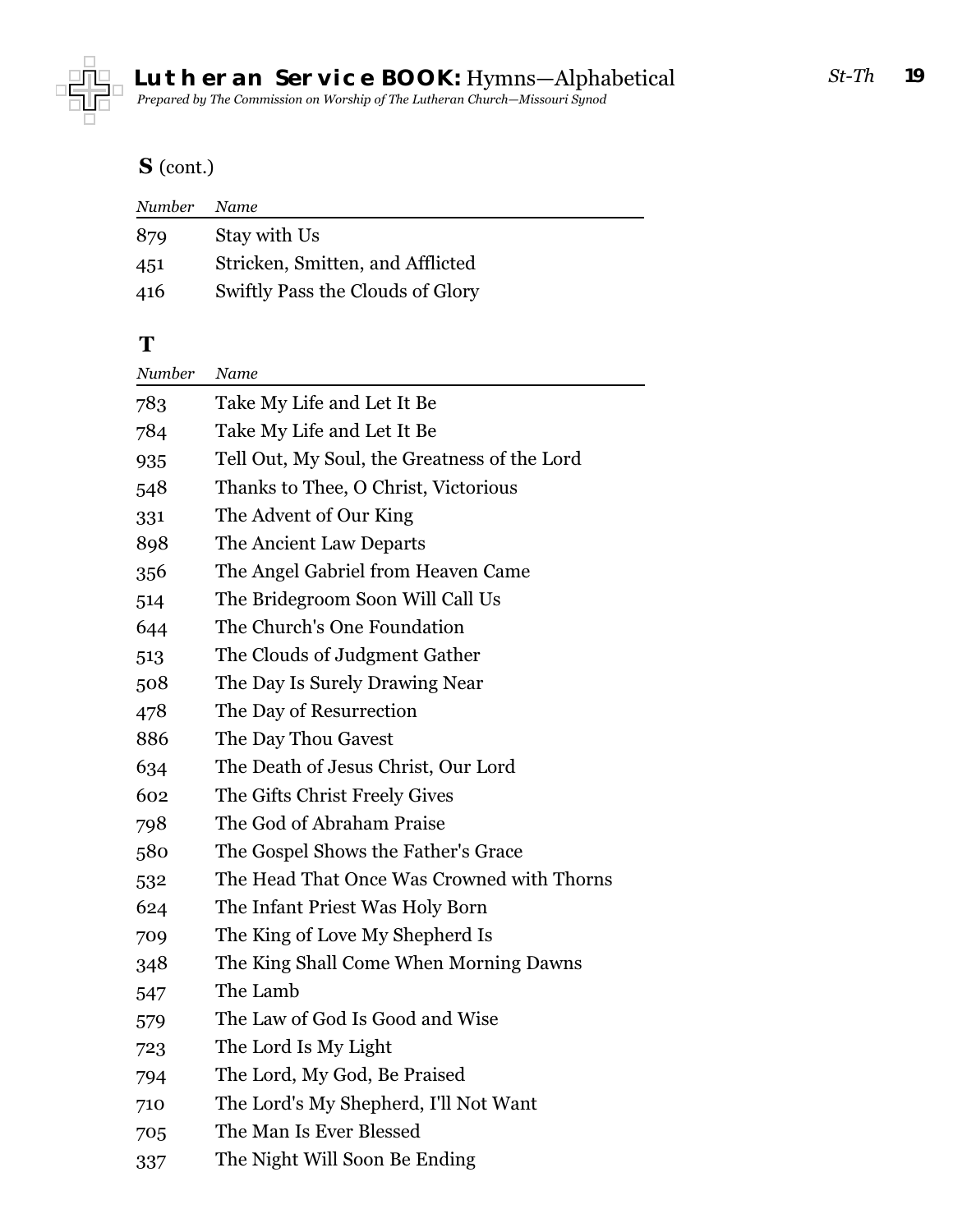

## **T** (cont.)

| Number | Name                                        |
|--------|---------------------------------------------|
| 402    | The Only Son from Heaven                    |
| 412    | The People That in Darkness Sat             |
| 455    | The Royal Banners Forward Go                |
| 838    | The Saints in Christ Are One in Every Place |
| 661    | The Son of God Goes Forth to War            |
| 399    | The Star Proclaims the King Is Here         |
| 464    | The Strife Is O'er, the Battle Done         |
| 787    | The Temple Rang with Golden Coins           |
| 561    | The Tree of Life                            |
| 758    | The Will of God Is Always Best              |
| 640    | Thee We Adore, O Hidden Savior              |
| 694    | Thee Will I Love, My Strength, My Tower     |
| 749    | There Is a Balm in Gilead                   |
| 762    | There Is a Time for Everything              |
| 581    | These Are the Holy Ten Commands             |
| 472    | These Things Did Thomas Count as Real       |
| 687    | Thine Forever, God of Love                  |
| 680    | Thine the Amen, Thine the Praise            |
| 759    | This Body in the Grave We Lay               |
| 903    | This Is the Day the Lord Has Made           |
| 591    | This Is the Spirit's Entry Now              |
| 482    | This Joyful Eastertide                      |
| 746    | Through Jesus' Blood and Merit              |
| 619    | Thy Body, Given for Me, O Savior            |
| 578    | Thy Strong Word                             |
| 565    | Thy Works, Not Mine, O Christ               |
| 414    | 'Tis Good, Lord, to Be Here                 |
| 768    | To God the Holy Spirit Let Us Pray          |
| 406    | To Jordan Came the Christ, Our Lord         |
| 407    | To Jordan Came the Christ, Our Lord         |
| 405    | To Jordan's River Came Our Lord             |
| 613    | To Thee, Omniscient Lord of All             |
| 915    | <b>Today Your Mercy Calls Us</b>            |
| 505    | Triune God, Be Thou Our Stay                |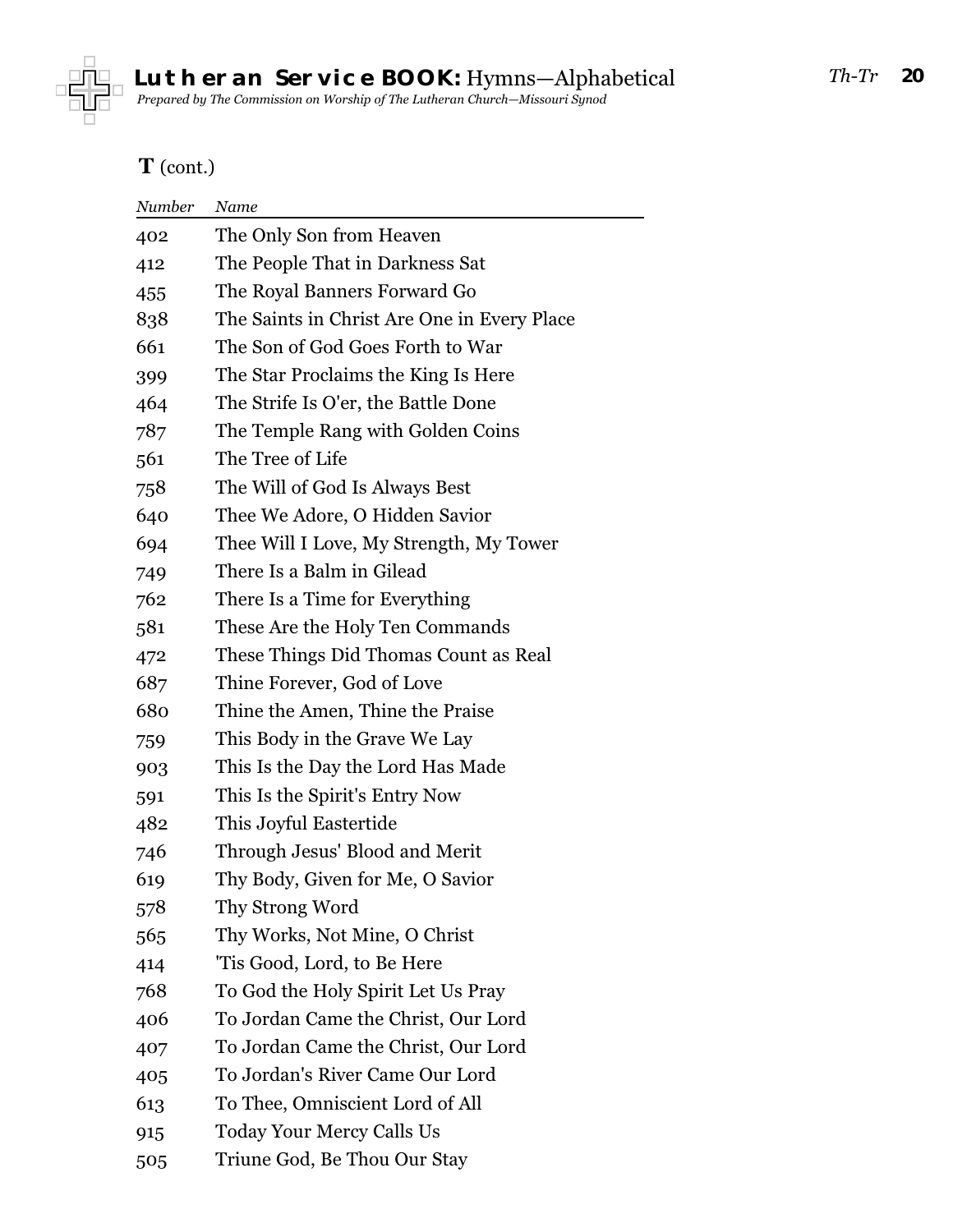<span id="page-20-0"></span>

**21** *U-Wh*

#### **U**

| Number | Name                               |
|--------|------------------------------------|
| 491    | Up through Endless Ranks of Angels |
| 453    | Upon the Cross Extended            |

#### **V**

| Number Name |                               |
|-------------|-------------------------------|
| 795         | Voices Raised to You We Offer |

 $\overline{\phantom{0}}$ 

#### **W**

| Number | Name                                      |
|--------|-------------------------------------------|
| 516    | Wake, Awake, for Night Is Flying          |
| 597    | Water, Blood, and Spirit Crying           |
| 953    | We All Believe in One True God            |
| 954    | We All Believe in One True God            |
| 828    | We Are Called to Stand Together           |
| 781    | We Give Thee But Thine Own                |
| 603    | We Know That Christ Is Raised             |
| 941    | We Praise You and Acknowledge You, O God  |
| 382    | We Praise You, Jesus, at Your Birth       |
| 785    | We Praise You, O God                      |
| 678    | We Sing for All the Unsung Saints         |
| 429    | We Sing the Praise of Him Who Died        |
| 720    | We Walk by Faith and Not by Sight         |
| 456    | Were You There                            |
| 770    | What a Friend We Have in Jesus            |
| 370    | What Child Is This                        |
| 760    | What God Ordains Is Always Good           |
| 342    | What Hope! An Eden Prophesied             |
| 730    | What Is the World to Me                   |
| 629    | What Is This Bread                        |
| 543    | What Wondrous Love Is This                |
| 764    | When Aimless Violence Takes Those We Love |
| 346    | When All the World Was Cursed             |
| 542    | When I Behold Jesus Christ                |
|        |                                           |